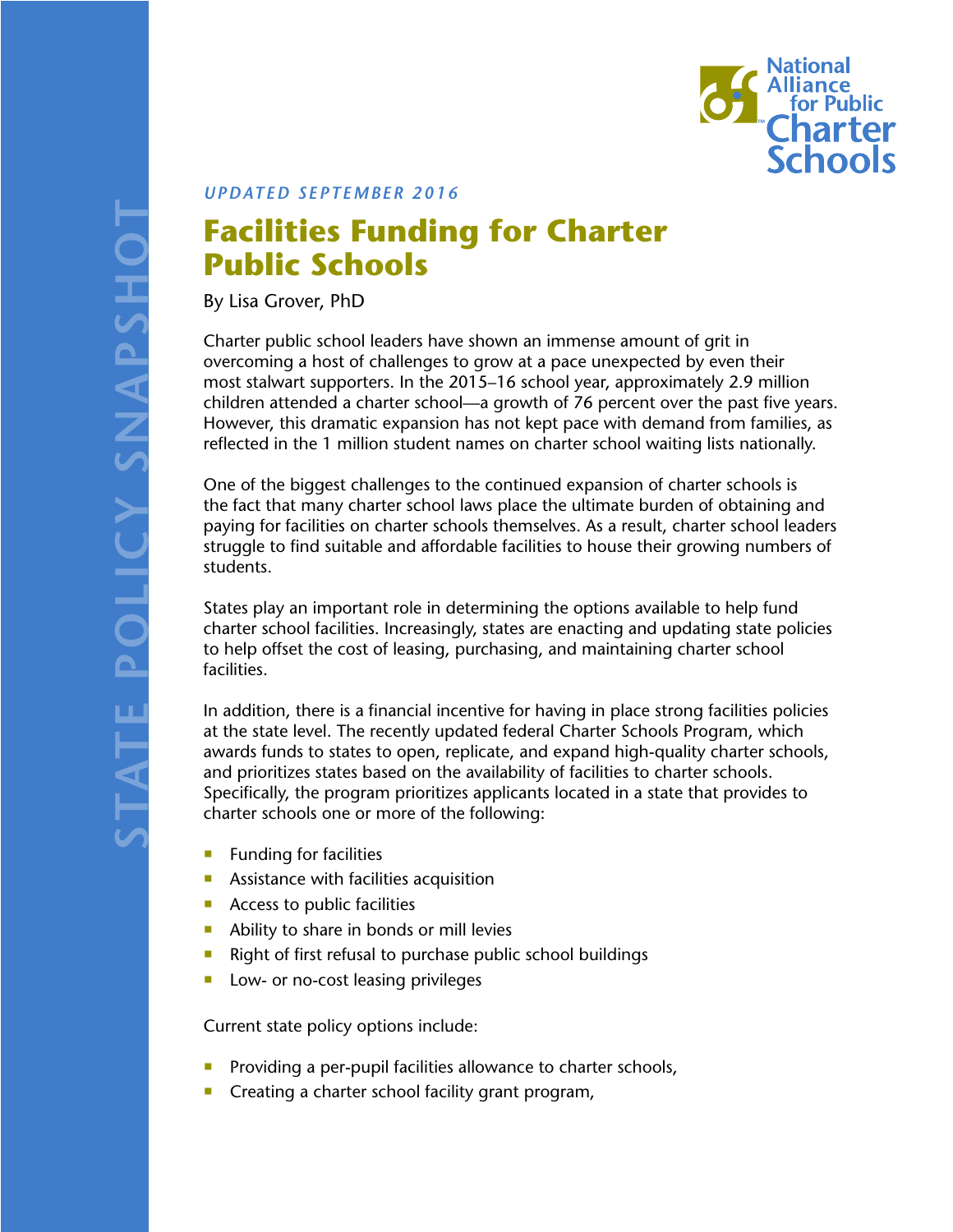- Providing a charter school facility revolving loan program,
- **E** Ensuring that charter schools have equal access to all of the existing state facilities programs for district-run public schools in a state, and
- **Providing charter schools with access to local property tax dollars generated for facilities.**

This document provides a snapshot of the 30 jurisdictions that have authorized one or more of these options.

**Per-pupil facilities allowances.** Sixteen jurisdictions are providing a per-pupil facilities allowance to charter schools: Arizona; California; Colorado; Florida; Georgia; Idaho; Indiana; Massachusetts; Minnesota; New Mexico; New York; Ohio; Pennsylvania; Tennessee; Utah; and Washington, D.C. Of these 16 jurisdictions, five provide funding of more than \$1,000 per pupil (Arizona; Georgia; Minnesota; New York; and Washington, D.C.), four provide funding of between \$351 and \$999 per pupil (California, Indiana, Massachusetts, and New Mexico), and six provide funding of less than \$350 per pupil (Colorado, Idaho, Ohio, Pennsylvania, Tennessee, and Utah). The per-pupil amount in Florida is still being determined.

**Charter public school grants.** Sixteen jurisdictions have created a charter school facility grant program: Arizona; Arkansas; California; Connecticut; Delaware; Georgia; Hawaii; Indiana; New Hampshire; New Mexico; New York; Ohio; Oklahoma; Oregon; Pennsylvania; and Washington, D.C. Of these 16 jurisdictions, only seven are currently providing funding to these programs: Arkansas; California; Connecticut; Georgia; New York; Ohio; and Washington, D.C.

**Loans.** Twelve jurisdictions have created a charter school facility loan program: Arkansas; California; Illinois; Indiana; Louisiana; Nevada; Ohio; Oregon; Rhode Island; South Carolina; Utah; and Washington, D.C. Of these 12 jurisdictions, only six are currently providing funding to these programs: California; Louisiana; Nevada; South Carolina; Utah; and Washington, D.C.

**Existing grants for district-run public schools.** Seven states ensure that charter schools have access to existing state facilities programs for district-run public schools: Alaska, Colorado, Delaware, New Hampshire, Oklahoma, Rhode Island, and Wyoming.

**Local property tax dollars.** Five states provide charter schools with access to local property tax dollars generated for facilities (at least on paper): Alaska, Colorado, Florida, New Mexico, and Ohio.

| <b>State</b>  | <b>Provisions</b>                                                                                                                                                                                                                                                                                                                                                                                                                                  |
|---------------|----------------------------------------------------------------------------------------------------------------------------------------------------------------------------------------------------------------------------------------------------------------------------------------------------------------------------------------------------------------------------------------------------------------------------------------------------|
| <b>Alaska</b> | Alaska law requires school districts to direct state aid under the state's grant<br>program for the construction, rehabilitation, and improvement of schools and<br>education-related facilities to the charter public school that generated the state<br>aid, subject to the same terms and conditions that apply to state aid under this<br>program for construction and major maintenance of a school facility that is not<br>a charter school. |
|               | Alaska law requires local school boards to provide charter schools with access to<br>local property tax dollars generated for facilities.<br>Citation: Alaska Stat. § 14.03.260                                                                                                                                                                                                                                                                    |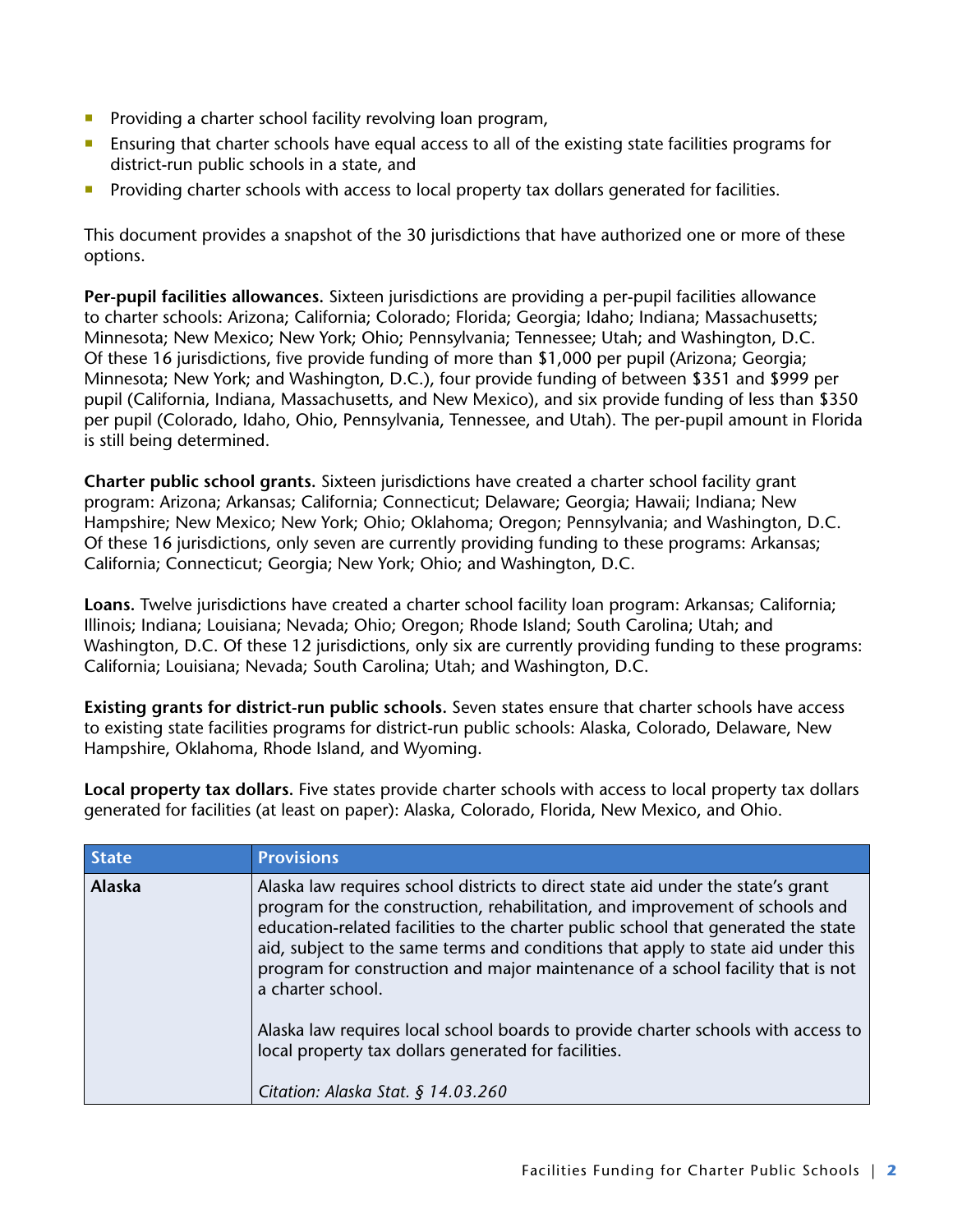| <b>State</b>    | <b>Provisions</b>                                                                                                                                                                                                                                                                                                                                                                                                                                                                                                                                                                                                                                                                                                                                                                                                   |
|-----------------|---------------------------------------------------------------------------------------------------------------------------------------------------------------------------------------------------------------------------------------------------------------------------------------------------------------------------------------------------------------------------------------------------------------------------------------------------------------------------------------------------------------------------------------------------------------------------------------------------------------------------------------------------------------------------------------------------------------------------------------------------------------------------------------------------------------------|
| Arizona         | Arizona law provides charter public schools with a per-pupil allocation called<br>"additional assistance" that may be used for facility construction as well as<br>other operational needs. Statute provides that this amount is \$1,752.10 per<br>K-8 pupil and \$2,042.04 per high school pupil for fiscal year 2017.                                                                                                                                                                                                                                                                                                                                                                                                                                                                                             |
|                 | Citation: Ariz. Rev. Stat. § 15-185                                                                                                                                                                                                                                                                                                                                                                                                                                                                                                                                                                                                                                                                                                                                                                                 |
|                 | Arizona law creates a charter schools stimulus fund for the purpose of providing<br>financial support to charter school applicants and charter schools for startup<br>costs and costs associated with renovating or remodeling existing buildings<br>and structures. The fund allows schools to receive up to two grants for up to<br>\$100,000 for each grant. The state is not currently funding this program.                                                                                                                                                                                                                                                                                                                                                                                                    |
|                 | Citation: Ariz. Rev. Stat. $§ 15-188$                                                                                                                                                                                                                                                                                                                                                                                                                                                                                                                                                                                                                                                                                                                                                                               |
| <b>Arkansas</b> | Arkansas law creates an open enrollment charter public school capital grant<br>program. The state is not currently funding this program.<br>Citation: Ark. Code Ann. § 6-23-801 to § 6-23-804<br>Arkansas law creates an open enrollment charter school facilities loan fund. The                                                                                                                                                                                                                                                                                                                                                                                                                                                                                                                                   |
|                 | state is not currently funding this program.                                                                                                                                                                                                                                                                                                                                                                                                                                                                                                                                                                                                                                                                                                                                                                        |
|                 | Citation: Ark. Code Ann. $\S$ 6-23-901 to $\S$ 6-23-907                                                                                                                                                                                                                                                                                                                                                                                                                                                                                                                                                                                                                                                                                                                                                             |
|                 | Arkansas law creates an open enrollment charter school facilities funding aid<br>program and authorizes up to \$20 million in funding to the program. The<br>funds received by a school through this program may be used only for the<br>lease, purchase, renovation, repair, construction, installation, restoration,<br>alteration, modification, or operation and maintenance of an approved facility<br>that meets the eligibility requirements. To receive funding, a school must not<br>be in academic or fiscal distress, classified as a priority school, or placed in<br>probationary status. In order to be eligible for the program, virtual technology<br>may not be the school's primary method of delivering instruction. The state is<br>currently providing \$5 million in funding to this program. |
|                 | Citation: Ark. Code Ann. § 6-23-908                                                                                                                                                                                                                                                                                                                                                                                                                                                                                                                                                                                                                                                                                                                                                                                 |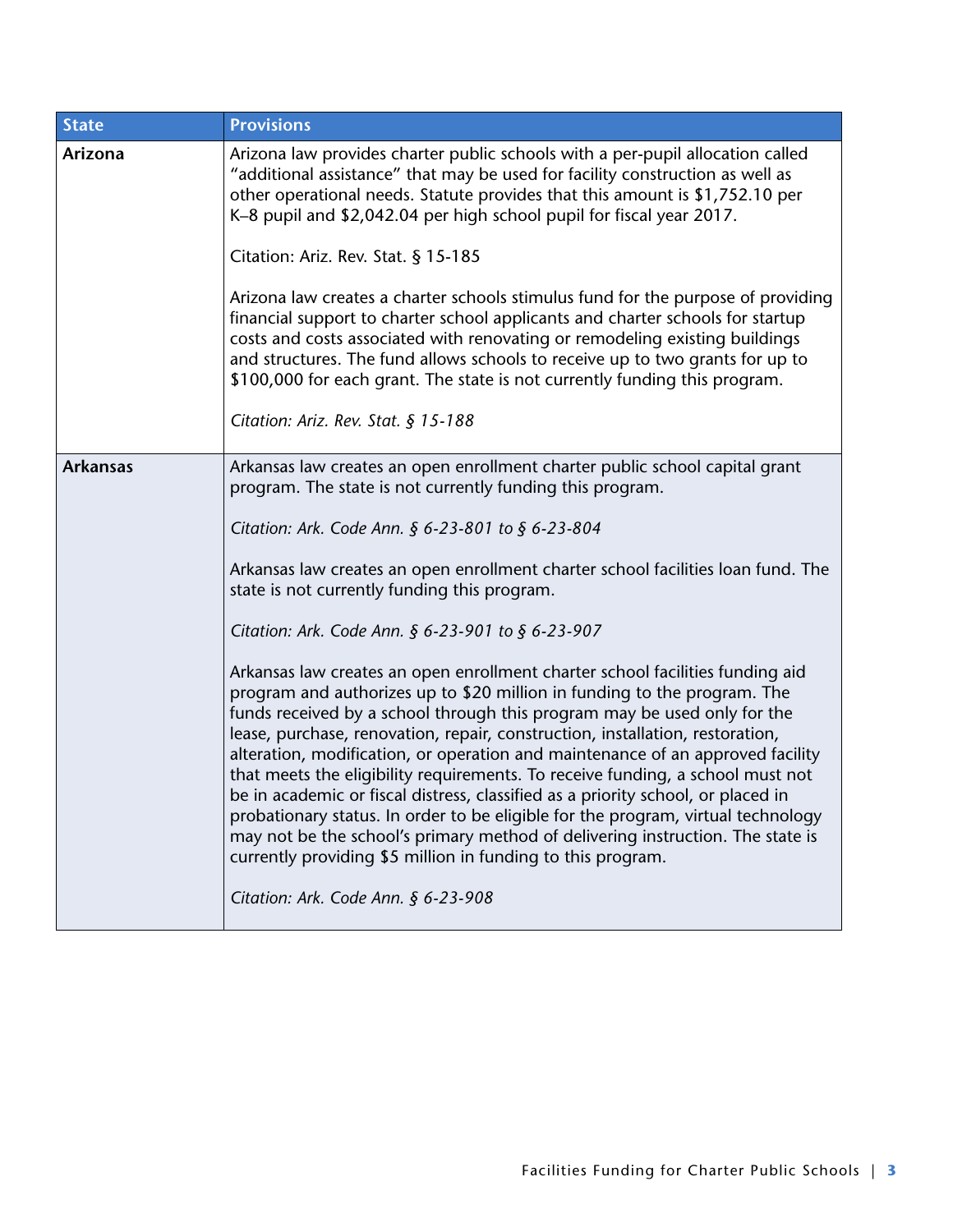| <b>State</b> | <b>Provisions</b>                                                                                                                                                                                                                                                                                                                                                                                                                                                                                                                                                                                                                                 |
|--------------|---------------------------------------------------------------------------------------------------------------------------------------------------------------------------------------------------------------------------------------------------------------------------------------------------------------------------------------------------------------------------------------------------------------------------------------------------------------------------------------------------------------------------------------------------------------------------------------------------------------------------------------------------|
| California   | California law creates the Charter School Facility Grant Program, which provides<br>up to \$750 per pupil in lease reimbursement for charter schools that serve a<br>pupil population in which at least 55 percent are eligible for free or reduced-<br>priced meals or are located in attendance areas where 55 percent of students<br>qualify for free and reduced-price meals. Payments may not exceed 75 percent<br>of total annual facilities rent costs. The legislature provided \$112 million to this<br>program in 2015-16.<br>Citation: Cal. Educ. Code 47614.5                                                                         |
|              | Under California law, the Charter School Facilities Program authorizes the State<br>Allocation Board to provide per-pupil facilities grant funding for 50 percent<br>of the total project cost for new construction or renovation of charter school<br>facilities. This program is subject to available statewide school bonds passed<br>to charter school facilities. Currently, no funding is available for this program,<br>while a backlog of almost \$2 billion in eligible projects exists. Proposition 47,<br>Proposition 55, and Proposition 1D have placed more than \$800 million in a<br>fund for charter school facility development. |
|              | Citation: Cal. Educ. Code 17078.52 to 17078.66                                                                                                                                                                                                                                                                                                                                                                                                                                                                                                                                                                                                    |
|              | Under California law, the Charter School Revolving Loan Program provides<br>below-market loans of up to \$250,000 for new-start charter schools, allowing<br>up to five years for repayment. A school may use these loans for any startup<br>costs, including facilities.                                                                                                                                                                                                                                                                                                                                                                         |
|              | Citation: Cal. Educ. Code 41365                                                                                                                                                                                                                                                                                                                                                                                                                                                                                                                                                                                                                   |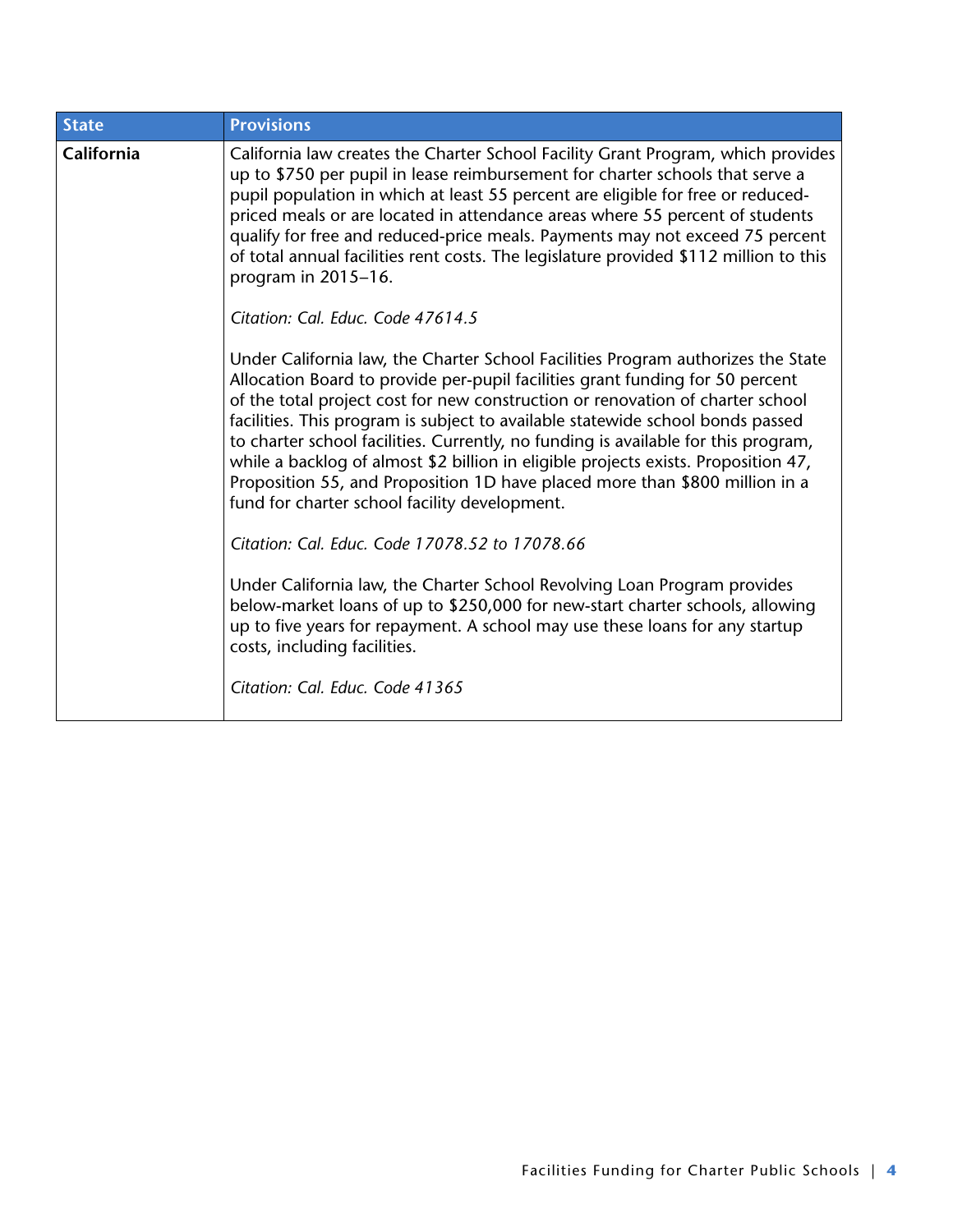| <b>State</b> | <b>Provisions</b>                                                                                                                                                                                                                                                                                                                                                                                                                                                                                                                                                                                                                                                                                                                                                      |
|--------------|------------------------------------------------------------------------------------------------------------------------------------------------------------------------------------------------------------------------------------------------------------------------------------------------------------------------------------------------------------------------------------------------------------------------------------------------------------------------------------------------------------------------------------------------------------------------------------------------------------------------------------------------------------------------------------------------------------------------------------------------------------------------|
| Colorado     | Colorado law provides a per-pupil charter public school facilities funding<br>program. The state will provide \$25 million to this program in 2016-17. This<br>funding amount will translate to approximately \$275 per pupil in 2016-17.<br>However, a charter school located in a district facility receives only half these<br>allocated amounts.<br>Citation: Colo. Rev. Stat. § 22-54.5-309                                                                                                                                                                                                                                                                                                                                                                       |
|              | Colorado law allows charter schools to apply for competitive grants from<br>the state's public school facility financing program. Colorado law creates the<br>Charter School Matching Moneys Loan Program, which is set up to provide<br>a state loan for qualified schools (i.e., investment-grade schools) to meet any<br>required matches under the state's public school facility financing program.                                                                                                                                                                                                                                                                                                                                                               |
|              | Citation: Colorado Rev. Stat. § 22-43.7<br>Colorado law requires a school district that authorizes a charter school to<br>include the charter school in the planning process and planning committee to<br>seek voter approval for additional local revenues to meet operating expenses.<br>In addition, if the school district is considering submitting, or is required by<br>a petition to submit, a ballot question for additional local revenues, it must<br>include the charter school in the discussions. A charter school may also ask its<br>authorizing school district to include the charter school in a ballot question for<br>the school district to authorize additional local revenues or to submit a ballot<br>question solely for the charter school. |
|              | Citation: Colo. Rev. Stat. § 22-30.5-404 and § 22-30.5-405<br>The law requires school districts to include at least one charter school<br>representative on any long-term mill levy planning committees; invite each<br>charter school to participate in ballot submission discussions; and, if the district<br>does not include a charter school's needs in a ballot submission, provide a<br>written justification as to why these needs were not included. The law requires<br>the creation of an annual report by the Colorado Department of Education<br>that compiles the amount of mill levy revenue in each school district and the<br>amount of the mill levy shared with charter schools in each school district.                                            |
| Connecticut  | In 2001, Connecticut enacted legislation and appropriated funds for the<br>Charter School Facilities Grant Program to assist charter public schools with<br>capital expenses. The Connecticut General Assembly renewed the program<br>in 2005 and made the Charter School Facilities Grant Program permanent<br>in 2010. The Connecticut State Department of Education released a new<br>application for \$5 million in state grants for fiscal year 2014.<br>Citation: Conn. Gen. Stat. § 10-66hh                                                                                                                                                                                                                                                                     |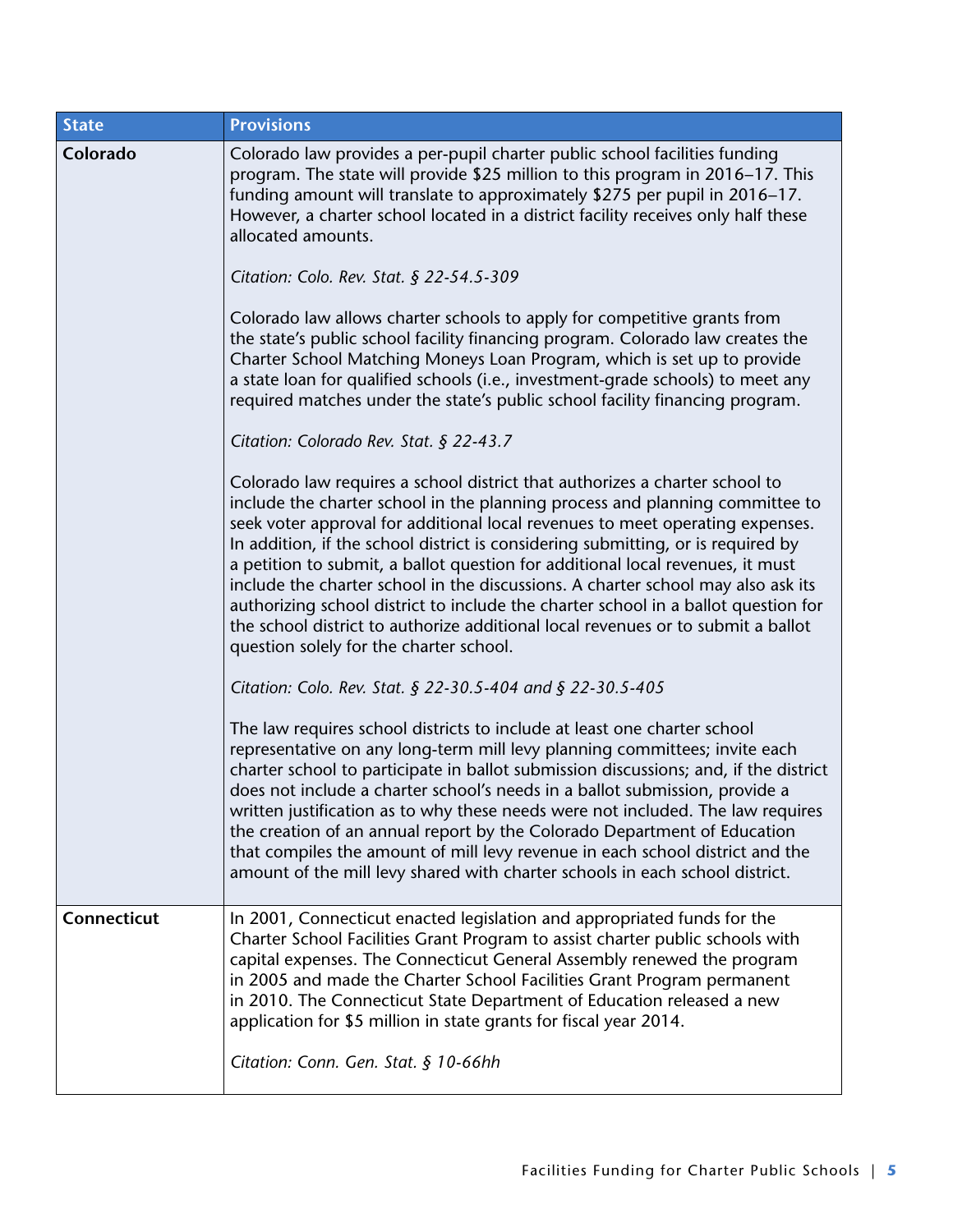| <b>State</b>    | <b>Provisions</b>                                                                                                                                                                                                                                                                                                                                                                                                                                                                                                                                                                                                                                                                                                                                                                                                                                                                                                                                                                                                                                                                                                                                                                                                                                                                                                                                                                                                                                                                  |
|-----------------|------------------------------------------------------------------------------------------------------------------------------------------------------------------------------------------------------------------------------------------------------------------------------------------------------------------------------------------------------------------------------------------------------------------------------------------------------------------------------------------------------------------------------------------------------------------------------------------------------------------------------------------------------------------------------------------------------------------------------------------------------------------------------------------------------------------------------------------------------------------------------------------------------------------------------------------------------------------------------------------------------------------------------------------------------------------------------------------------------------------------------------------------------------------------------------------------------------------------------------------------------------------------------------------------------------------------------------------------------------------------------------------------------------------------------------------------------------------------------------|
| <b>Delaware</b> | Delaware law requires the state department of education to administer a<br>performance fund for charter public schools, to be known as the Charter<br>School Performance Fund. It requires the department to establish threshold<br>eligibility requirements for applicants desiring to apply for funding, which shall<br>include but not be limited to a proven track record of success, as measured<br>by a performance framework established by the charter school's authorizer or<br>comparable measures as defined by the department. The law also requires the<br>department to establish criteria to evaluate applications for funding, which<br>shall include but not be limited to the availability of supplemental funding<br>from nonstate sources at a ratio to be determined by the department. The law<br>requires the department to prioritize applications from those applicants that<br>have developed high-quality plans for startup or expansion or that serve high-<br>need students, as defined by the department. The law provides that the fund<br>shall be subject to appropriation and shall not exceed \$5 million annually. The<br>state is currently not funding this program.<br>Citation: Del. Code Ann. tit. 14, § 509<br>Delaware law provides for minor capital improvement grants for charter<br>schools, to be funded in the same manner as for the state's vocational technical<br>school districts.<br>Citation: Del. Code Ann tit. 14, § 509 |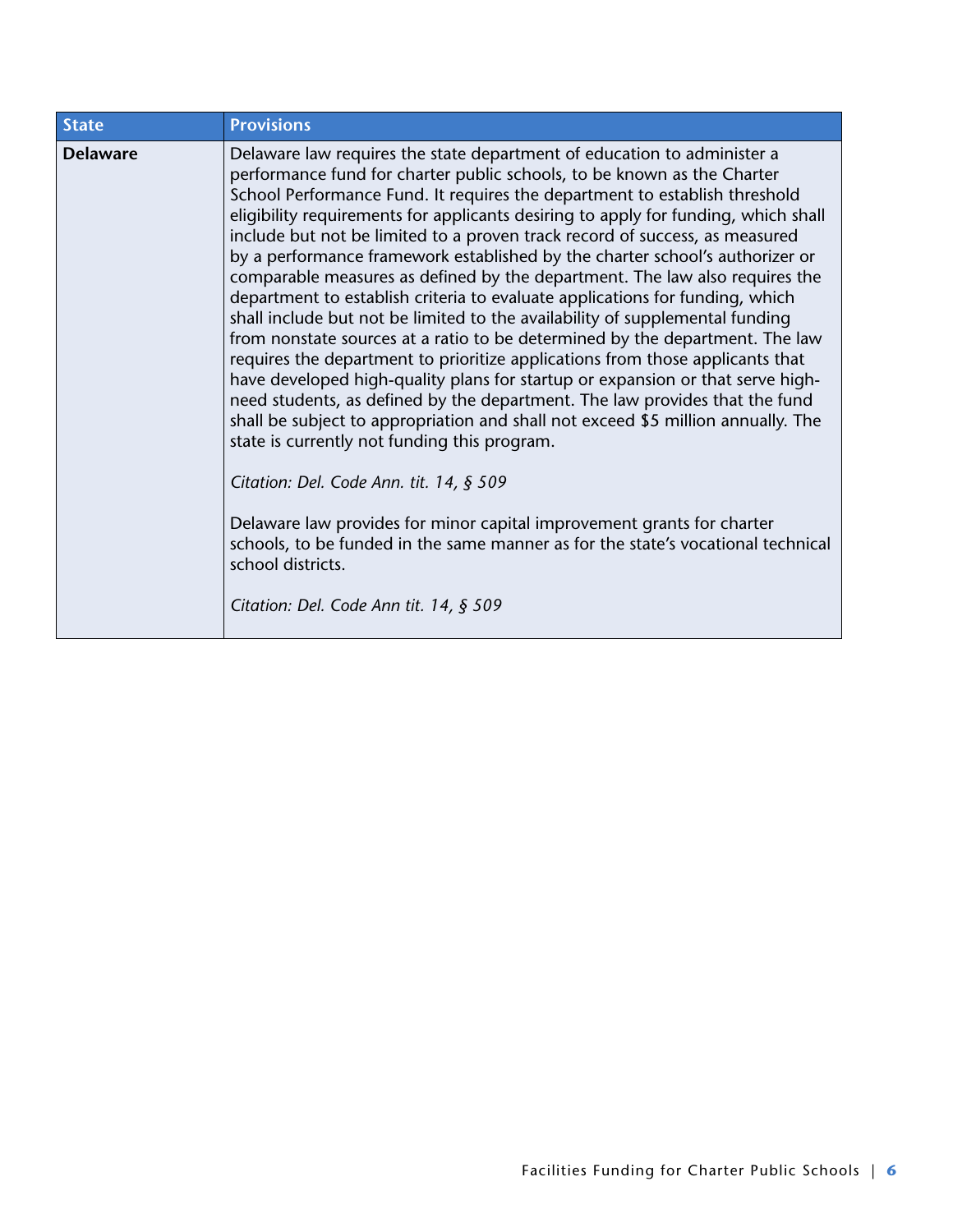| <b>State</b>                   | <b>Provisions</b>                                                                                                                                                                                                                                                                                                                                                                                                                                                                                                                                                                                                                                                                                                                                                                          |
|--------------------------------|--------------------------------------------------------------------------------------------------------------------------------------------------------------------------------------------------------------------------------------------------------------------------------------------------------------------------------------------------------------------------------------------------------------------------------------------------------------------------------------------------------------------------------------------------------------------------------------------------------------------------------------------------------------------------------------------------------------------------------------------------------------------------------------------|
| <b>District of</b><br>Columbia | The law provides a per-pupil facilities aid program. The charter public schools<br>facilities allowance is currently set at \$3,124 per-pupil.                                                                                                                                                                                                                                                                                                                                                                                                                                                                                                                                                                                                                                             |
|                                | Citation: District of Columbia Official D.C. Code § 38-2908                                                                                                                                                                                                                                                                                                                                                                                                                                                                                                                                                                                                                                                                                                                                |
|                                | With federal funding, Washington, D.C., created the Investing in Public Facilities<br>Grant Program, which provides grants for improving the quality of district-<br>owned educational facilities occupied by charter schools. Grant funds may be<br>used for new construction; renovations; system upgrades; predevelopment soft<br>costs; and the addition of nonclassroom space, such as resource rooms, labs,<br>and athletic rooms.                                                                                                                                                                                                                                                                                                                                                   |
|                                | Citation: Scholarships for Opportunity and Results Act                                                                                                                                                                                                                                                                                                                                                                                                                                                                                                                                                                                                                                                                                                                                     |
|                                | With federal funding, D.C. created the Replication and Growth Grant Program<br>to support the replication and expansion of new charter schools by funding<br>planning and development of new facilities.                                                                                                                                                                                                                                                                                                                                                                                                                                                                                                                                                                                   |
|                                | Citation: Scholarships for Opportunity and Results Act                                                                                                                                                                                                                                                                                                                                                                                                                                                                                                                                                                                                                                                                                                                                     |
|                                | The District of Columbia's Direct Loan Fund for Public Charter School<br>Improvement was established in 2003 to provide flexible loan capital for the<br>construction, purchase, renovation, and maintenance of charter school facilities.<br>Loans are capped at \$2 million per school, with interest rates and terms varying<br>by project. These loans are frequently used in conjunction with debt in larger<br>projects and may function as gap financing in transactions where little equity<br>is available. To date, the fund has disbursed close to \$37 million in direct loans<br>to 27 charter schools, leveraging \$220 million in additional financing. As of<br>October 2013, the available Direct Loan Fund balance was \$21 million.<br>Citation: D.C. Code § 38-1833.02 |
|                                |                                                                                                                                                                                                                                                                                                                                                                                                                                                                                                                                                                                                                                                                                                                                                                                            |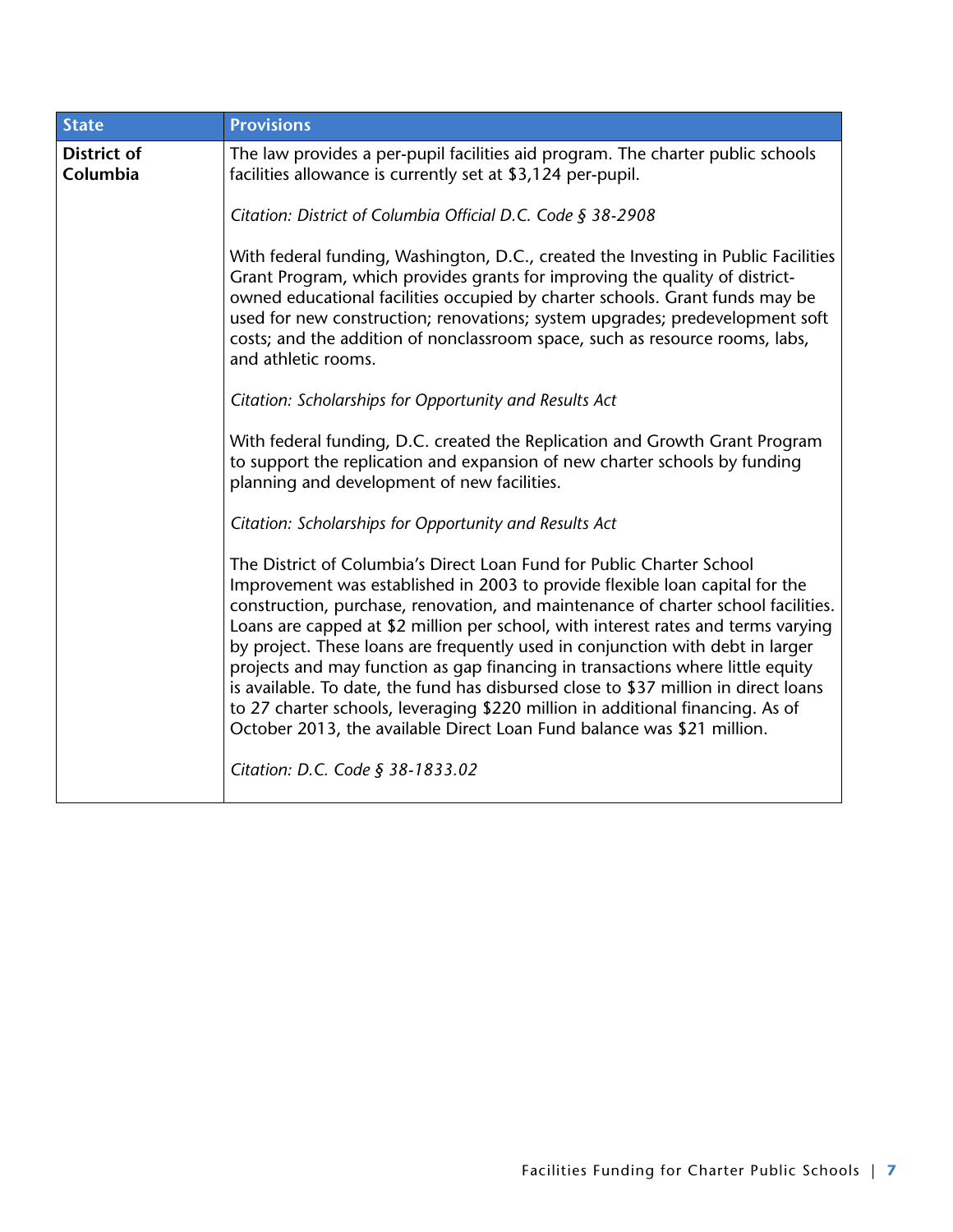| <b>State</b>   | <b>Provisions</b>                                                                                                                                                                                                                                                                                                                                                                                                                                                                                                                                                                                                                                                                                                                                                                                                                                                                                                                                                                                                                                                                                                                                                                                                                                                                               |
|----------------|-------------------------------------------------------------------------------------------------------------------------------------------------------------------------------------------------------------------------------------------------------------------------------------------------------------------------------------------------------------------------------------------------------------------------------------------------------------------------------------------------------------------------------------------------------------------------------------------------------------------------------------------------------------------------------------------------------------------------------------------------------------------------------------------------------------------------------------------------------------------------------------------------------------------------------------------------------------------------------------------------------------------------------------------------------------------------------------------------------------------------------------------------------------------------------------------------------------------------------------------------------------------------------------------------|
| <b>Florida</b> | Florida law provides a per-pupil charter public school facilities funding program<br>for eligible charter schools. To be eligible for a funding allocation, a charter<br>school must have been in operation for two or more years, be governed by a<br>governing board established in the state for three or more years that operates<br>both charter schools and conversion charter schools within the state, be an<br>expanded feeder chain of a charter school within the same school district that<br>is currently receiving charter school capital outlay funds, have been accredited<br>by the Commission on Schools of the Southern Association of Colleges and<br>Schools, or serve students in facilities that are provided by a business partner<br>for a charter school-in-the-workplace. A school must also have an annual audit<br>that does not reveal any financial emergency conditions for the most recent<br>fiscal year for which such audit results are available, have satisfactory student<br>achievement based on state accountability standards applicable to the charter<br>school, have received final approval from its sponsor for operation during that<br>fiscal year, and serve students in facilities that are not provided by the charter<br>school's sponsor. |
|                | The law provides weighted capital outlay funding for charter schools that meet<br>one or both of the following criteria:                                                                                                                                                                                                                                                                                                                                                                                                                                                                                                                                                                                                                                                                                                                                                                                                                                                                                                                                                                                                                                                                                                                                                                        |
|                | Seventy-five percent or more of the school's students are eligible for free or<br>п<br>reduced-price school lunch.                                                                                                                                                                                                                                                                                                                                                                                                                                                                                                                                                                                                                                                                                                                                                                                                                                                                                                                                                                                                                                                                                                                                                                              |
|                | wenty-five percent or more of the school's students are students with<br>disabilities.                                                                                                                                                                                                                                                                                                                                                                                                                                                                                                                                                                                                                                                                                                                                                                                                                                                                                                                                                                                                                                                                                                                                                                                                          |
|                | Schools that meet one of the above criteria receive capital outlay funding<br>weighted at 1.25 full-time equivalent pupil, while schools that meet both<br>criteria receive funding weighted at 1.5 full-time equivalent pupil. Eligible<br>schools that do not meet either of the criteria receive the base 1.0 full-time<br>equivalent pupil.                                                                                                                                                                                                                                                                                                                                                                                                                                                                                                                                                                                                                                                                                                                                                                                                                                                                                                                                                 |
|                | Funds may be used for the purchase of real property; construction of school<br>facilities; purchase, lease-purchase, or lease of permanent or relocatable school<br>facilities; purchase of vehicles to transport students to and from the charter<br>school; and renovation, repair, and maintenance of school facilities that the<br>charter school owns or is purchasing through a lease-purchase or long-term<br>lease of five years or longer.                                                                                                                                                                                                                                                                                                                                                                                                                                                                                                                                                                                                                                                                                                                                                                                                                                             |
|                | In 2016, the legislature appropriated \$75 million for this fund.                                                                                                                                                                                                                                                                                                                                                                                                                                                                                                                                                                                                                                                                                                                                                                                                                                                                                                                                                                                                                                                                                                                                                                                                                               |
|                | Citation: Florida Stat. § 1013.62                                                                                                                                                                                                                                                                                                                                                                                                                                                                                                                                                                                                                                                                                                                                                                                                                                                                                                                                                                                                                                                                                                                                                                                                                                                               |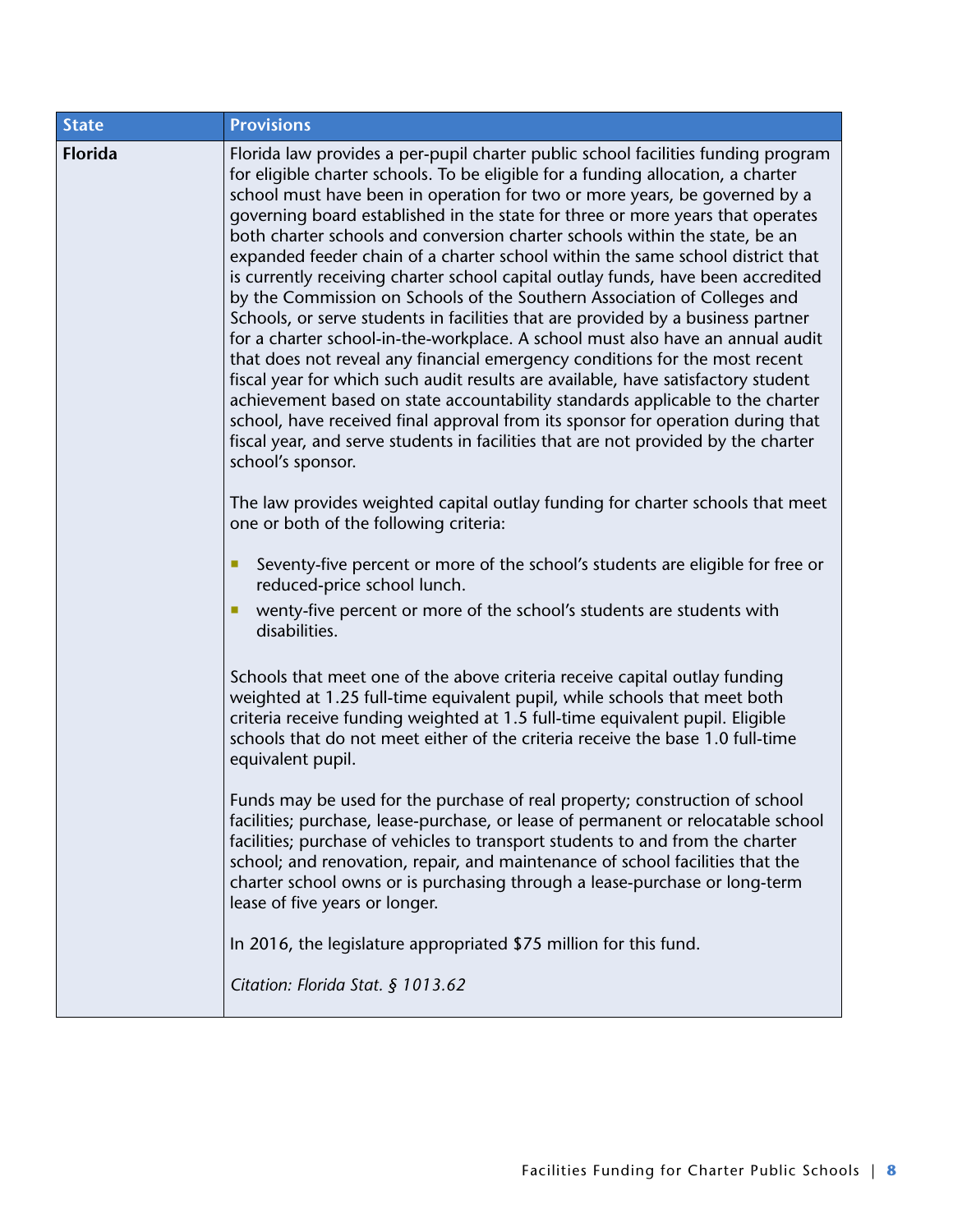| <b>State</b>    | <b>Provisions</b>                                                                                                                                                                                                                                                                                                                                                                                                                                                                                                                                                                                                                                                                                                                                                                                                                                                                                                                                                                                                                                                                                                                                                                                                                                                                                                                                                                                                                                                                                                                                                                                                                                                                                                                                                     |
|-----------------|-----------------------------------------------------------------------------------------------------------------------------------------------------------------------------------------------------------------------------------------------------------------------------------------------------------------------------------------------------------------------------------------------------------------------------------------------------------------------------------------------------------------------------------------------------------------------------------------------------------------------------------------------------------------------------------------------------------------------------------------------------------------------------------------------------------------------------------------------------------------------------------------------------------------------------------------------------------------------------------------------------------------------------------------------------------------------------------------------------------------------------------------------------------------------------------------------------------------------------------------------------------------------------------------------------------------------------------------------------------------------------------------------------------------------------------------------------------------------------------------------------------------------------------------------------------------------------------------------------------------------------------------------------------------------------------------------------------------------------------------------------------------------|
| Florida (cont.) | Florida law provides that a local school board may levy up to 1.5 mills<br>for district schools, including charter public schools, for the construction,<br>renovation, remodeling, maintenance, and repair of educational facilities; the<br>purchase, lease, or lease-purchase of equipment, vehicles, educational facilities,<br>and construction materials directly related to the delivery of student instruction;<br>and the rental or lease of educational facilities.<br>Citation: Florida Stat. § 1011.71                                                                                                                                                                                                                                                                                                                                                                                                                                                                                                                                                                                                                                                                                                                                                                                                                                                                                                                                                                                                                                                                                                                                                                                                                                                    |
| Georgia         | Georgia law provides a needs-based capital-funding program that is distributed<br>through a competitive grant process. The state currently provides \$2.1 million<br>to the program.<br>Citation: Ga. Code Ann. § 20-2-2068.2<br>Georgia law provides that, subject to appropriations by the Georgia General<br>Assembly, the state board of education shall establish a grant program for<br>qualified charter public school contributions. The grant program shall provide<br>\$1 in matching funds—up to a maximum amount authorized by the state<br>board for a single charter school project—for each dollar donated to a qualified<br>charter school organization for such project, provided that the total amount to<br>a qualified charter school organization for a single charter school project shall<br>not exceed 75 percent of the average per-student state portion of capital outlay<br>funding provided multiplied by the number of students that the charter school<br>project was designed to serve. The state is not currently funding this program.<br>Citation: Ga. Code Ann. § 20-2-2095.2<br>Georgia law provides state-approved charter schools with an amount equal<br>to the statewide average total capital revenue per full-time equivalent, as<br>determined by the state department of education. Statute notes that such<br>funding is subject to appropriations by the Georgia General Assembly but<br>that such schools shall be treated consistently with all other public schools in<br>the state, pursuant to the respective statutory funding formulas and grants.<br>Currently, the state is providing state-approved charter schools approximately<br>\$1,100 per pupil for this item.<br>Citation: Ga. Code Ann. § 20-2-2089 |
| Hawaii          | Hawaii law allows the state charter school commission to request facilities<br>funding as part of its annual budget request to the state department of<br>education's director of finance and may receive, expend, or allocate any funds<br>provided by the facilities funding request beginning with fiscal year 2014–15.<br>The legislature is currently not providing funding for facilities costs.<br>Citation: Haw. Rev. Stat. $\S$ 302D-29.5                                                                                                                                                                                                                                                                                                                                                                                                                                                                                                                                                                                                                                                                                                                                                                                                                                                                                                                                                                                                                                                                                                                                                                                                                                                                                                                    |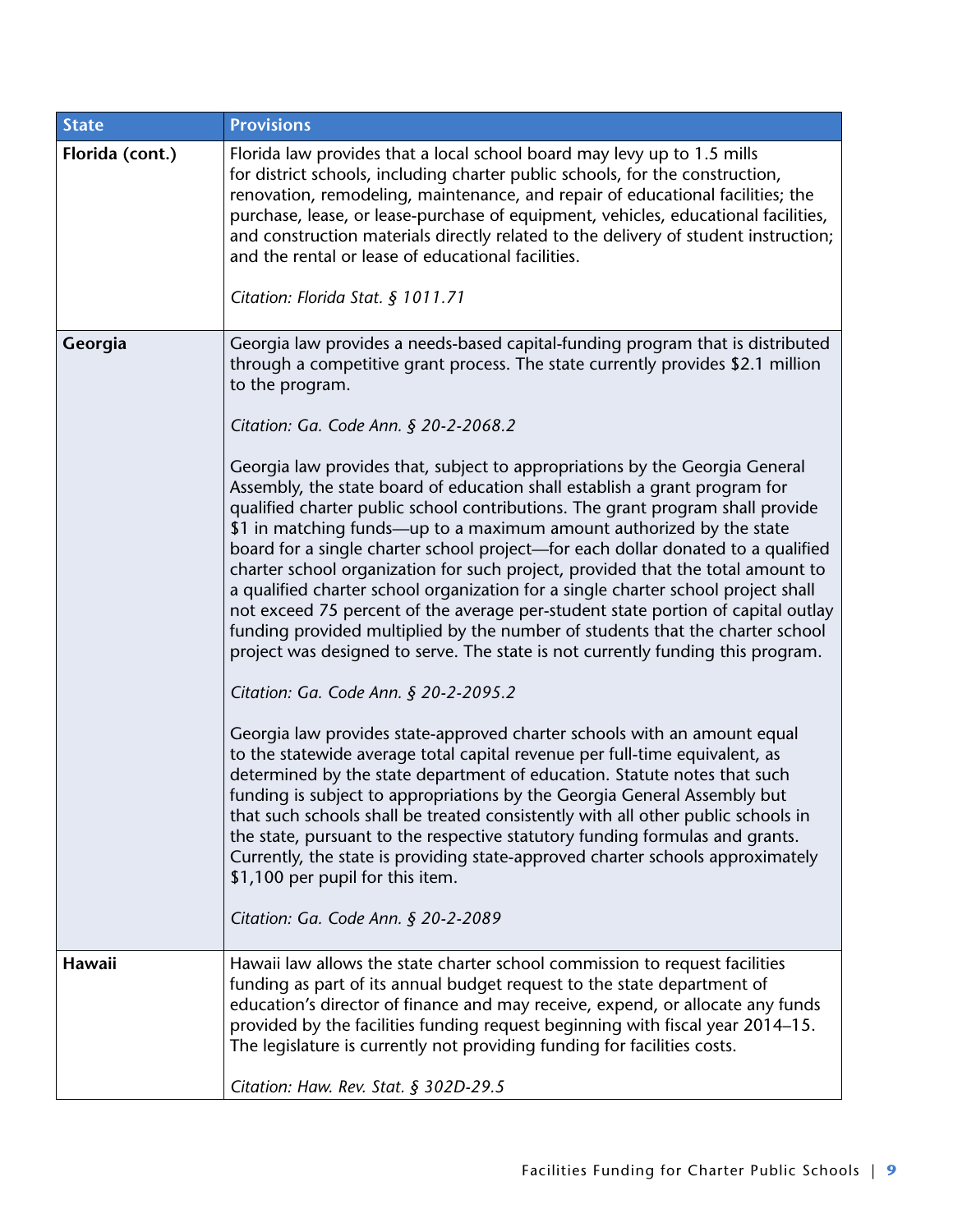| <b>State</b> | <b>Provisions</b>                                                                                                                                                                                                                                                                                                                                                                                                                                                                                                                                                                                                                                                                                    |
|--------------|------------------------------------------------------------------------------------------------------------------------------------------------------------------------------------------------------------------------------------------------------------------------------------------------------------------------------------------------------------------------------------------------------------------------------------------------------------------------------------------------------------------------------------------------------------------------------------------------------------------------------------------------------------------------------------------------------|
| Idaho        | Idaho law requires the state department of education to distribute facilities<br>funds to charter public schools for each enrolled student who receives a<br>majority of instruction at a facility that is owned or leased by the charter school.<br>It provides that such funds shall be used to defray the purchase, fee, loan, or<br>lease costs associated with payments for real property used by the students or<br>employees of the charter school for educational or administrative purposes.                                                                                                                                                                                                |
|              | The law provides that such funds shall be distributed from the moneys<br>appropriated to the educational support program and shall be calculated as a<br>percentage of the statewide average amount of bond and plant facility funds<br>levied per student by Idaho school districts, as follows:                                                                                                                                                                                                                                                                                                                                                                                                    |
|              | Fiscal year 2014: 20 percent<br>п                                                                                                                                                                                                                                                                                                                                                                                                                                                                                                                                                                                                                                                                    |
|              | Fiscal year 2015: 30 percent                                                                                                                                                                                                                                                                                                                                                                                                                                                                                                                                                                                                                                                                         |
|              | For fiscal year 2016 and every fiscal year thereafter, this percentage shall<br>increase by 10 percent each time the total appropriation of state funds for<br>the educational support program increases by 3 percent or more above<br>the prior fiscal year and shall decrease by 10 percent each time the total<br>appropriation of state funds for the educational support program decreases<br>as compared with the prior fiscal year, provided that the percentage shall<br>be no less than 20 percent and no greater than 50 percent and that the<br>average amount of funding received per charter school shall not exceed the<br>average amount of funding received by each school district. |
|              | For those charter schools that do not receive facilities funds for all enrolled<br>students, the law allows the school to submit to the state department of<br>education a reimbursement claim for any costs for which facilities funds may be<br>used.                                                                                                                                                                                                                                                                                                                                                                                                                                              |
|              | The law requires the state department of education to reduce such claims<br>by the greater of either 50 percent or the percentage of the school's<br>enrolled students for which the school receives facilities funds and to pay the<br>balance, provided that the total reimbursements paid to a charter school, in<br>combination with any facilities stipend received by the school, shall not exceed<br>the amount of facilities funds that would have been received by the school had<br>it received facilities funds for all enrolled students.                                                                                                                                                |
|              | This approach translated to approximately \$335 per pupil in fiscal year 2017.<br>Citation: Idaho Code Ann. § 33-5208                                                                                                                                                                                                                                                                                                                                                                                                                                                                                                                                                                                |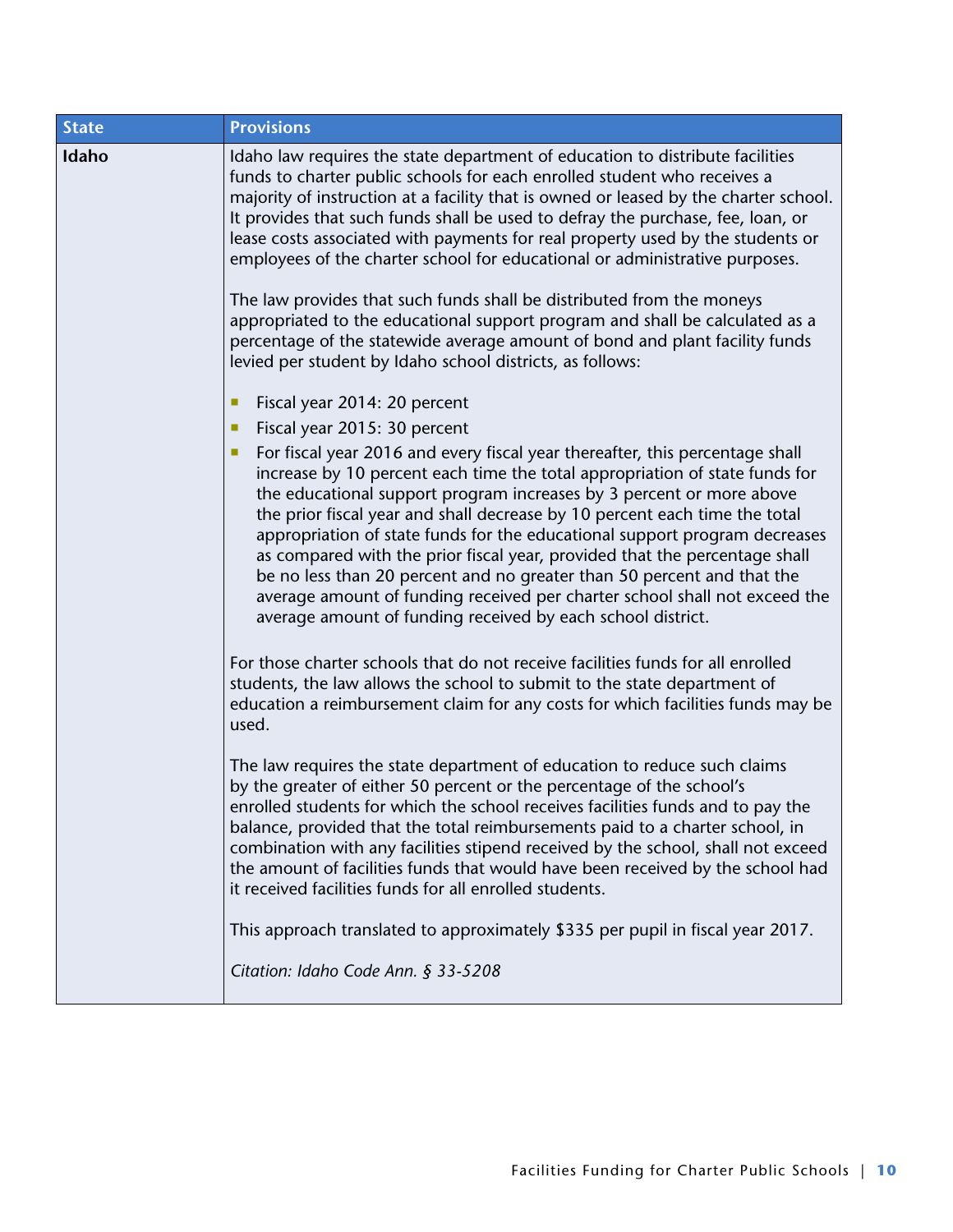| <b>State</b>    | <b>Provisions</b>                                                                                                                                                                                                                                                                                                                                                                                                                                                                                                                  |
|-----------------|------------------------------------------------------------------------------------------------------------------------------------------------------------------------------------------------------------------------------------------------------------------------------------------------------------------------------------------------------------------------------------------------------------------------------------------------------------------------------------------------------------------------------------|
| <b>Illinois</b> | Illinois law establishes the Charter Schools Revolving Loan Fund to provide<br>interest-free loans to charter schools to be used to pay startup costs of<br>acquiring educational materials and supplies, textbooks, furniture, and other<br>equipment needed in the initial term of the charter school and for acquiring<br>and remodeling a suitable physical plant within the initial term of the charter<br>school. The state is not currently providing funding to this program.<br>Citation: 105 Ill. Comp. Stat. 5/27A-11.5 |
|                 |                                                                                                                                                                                                                                                                                                                                                                                                                                                                                                                                    |
| Indiana         | Indiana law creates a \$500 per-pupil facilities allotment for charter public<br>schools that must be used primarily for facilities and transportation purposes,<br>provided the schools meet performance expectations. The state provided \$20<br>million to this program in 2015.                                                                                                                                                                                                                                                |
|                 | Citation: Ind. Code $\S$ 20-24-13                                                                                                                                                                                                                                                                                                                                                                                                                                                                                                  |
|                 | Indiana law establishes a charter school loan program that allows charter<br>schools to borrow up to \$5 million each at 1 percent interest for facilities and<br>a wide range of educational needs. Qualification for the loan is based on the<br>same performance criteria used to receive the facilities allotment. The state<br>provided \$50 million to this program in 2015.                                                                                                                                                 |
|                 | Citation: Ind. Code $\S$ 20-49-9                                                                                                                                                                                                                                                                                                                                                                                                                                                                                                   |
|                 | Indiana law establishes a charter school facilities assistance program to make<br>grants and loans to charter public schools for the purpose of constructing,<br>purchasing, and renovating charter school facilities. The state is not currently<br>funding this program.                                                                                                                                                                                                                                                         |
|                 | Citation: Ind. Code § 20-24-12                                                                                                                                                                                                                                                                                                                                                                                                                                                                                                     |
| Louisiana       | Louisiana law creates the Louisiana Charter School Start-Up Fund, which<br>provides zero-interest loans of up to \$100,000 for terms of up to three years<br>for both new and existing charter public schools. It allows the loans to be used<br>for facility acquisition, upgrade, and repairs. There is currently approximately<br>\$225,000 remaining in this fund.<br>Citation: La. Rev. Stat. Ann. § 17:4001                                                                                                                  |
|                 |                                                                                                                                                                                                                                                                                                                                                                                                                                                                                                                                    |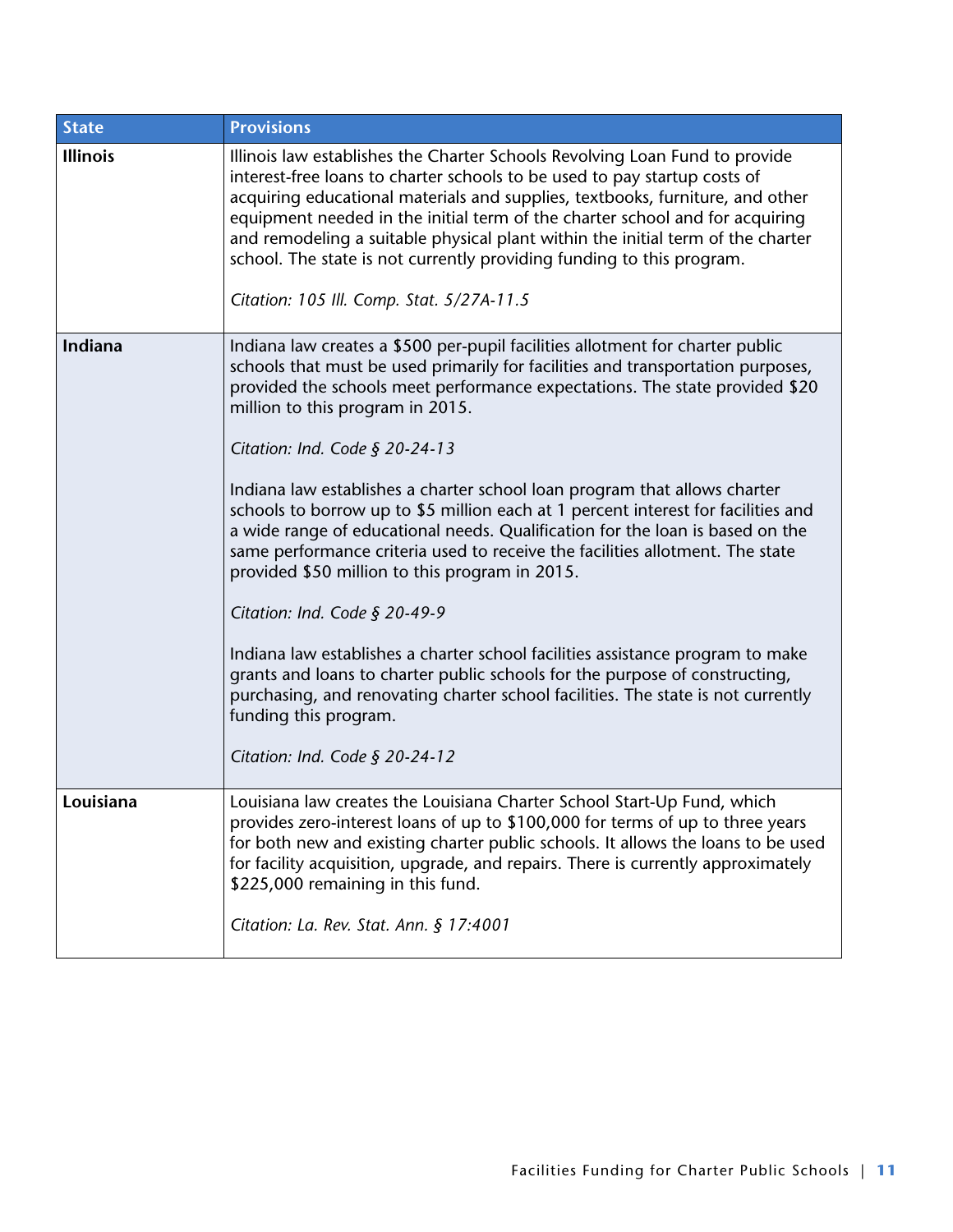| <b>State</b>         | <b>Provisions</b>                                                                                                                                                                                                                                                                                                                                                                                                                                                                                                                                                                                                                                                                                                                                                                                                                                                                                                                                                                                                                                            |
|----------------------|--------------------------------------------------------------------------------------------------------------------------------------------------------------------------------------------------------------------------------------------------------------------------------------------------------------------------------------------------------------------------------------------------------------------------------------------------------------------------------------------------------------------------------------------------------------------------------------------------------------------------------------------------------------------------------------------------------------------------------------------------------------------------------------------------------------------------------------------------------------------------------------------------------------------------------------------------------------------------------------------------------------------------------------------------------------|
| <b>Massachusetts</b> | Massachusetts law requires the state department of education to provide,<br>subject to appropriation, funding to charter public schools for a portion of<br>the per-pupil capital needs component included in the charter school tuition<br>amount. It requires the department to calculate a statewide per-pupil average<br>expenditure from state and local sources for capital costs solely associated with<br>payments—including interest and principal payments—for the construction,<br>renovation, purchase, acquisition, or improvement of school buildings and<br>land; multiply said amount by the number of students the district sends to<br>charter schools; and reimburse these sending school districts for said costs. In<br>making these calculations, the law requires the department to use data from<br>the most recent year for which actual district expenditures have been reported<br>by districts to the department. The per-pupil capital needs component is<br>currently \$893.<br>Citation: Mass. Gen. Laws ch. 71, $\S$ 89 (ff) |
| <b>Minnesota</b>     | Minnesota law provides that the amount of annual building lease aid for<br>a charter public school shall not exceed the lesser of (1) 90 percent of the<br>approved cost or (2) the product of the pupil units served for the current school<br>year times \$1,314.<br>Citation: Minn. Stat. § $124E.22$                                                                                                                                                                                                                                                                                                                                                                                                                                                                                                                                                                                                                                                                                                                                                     |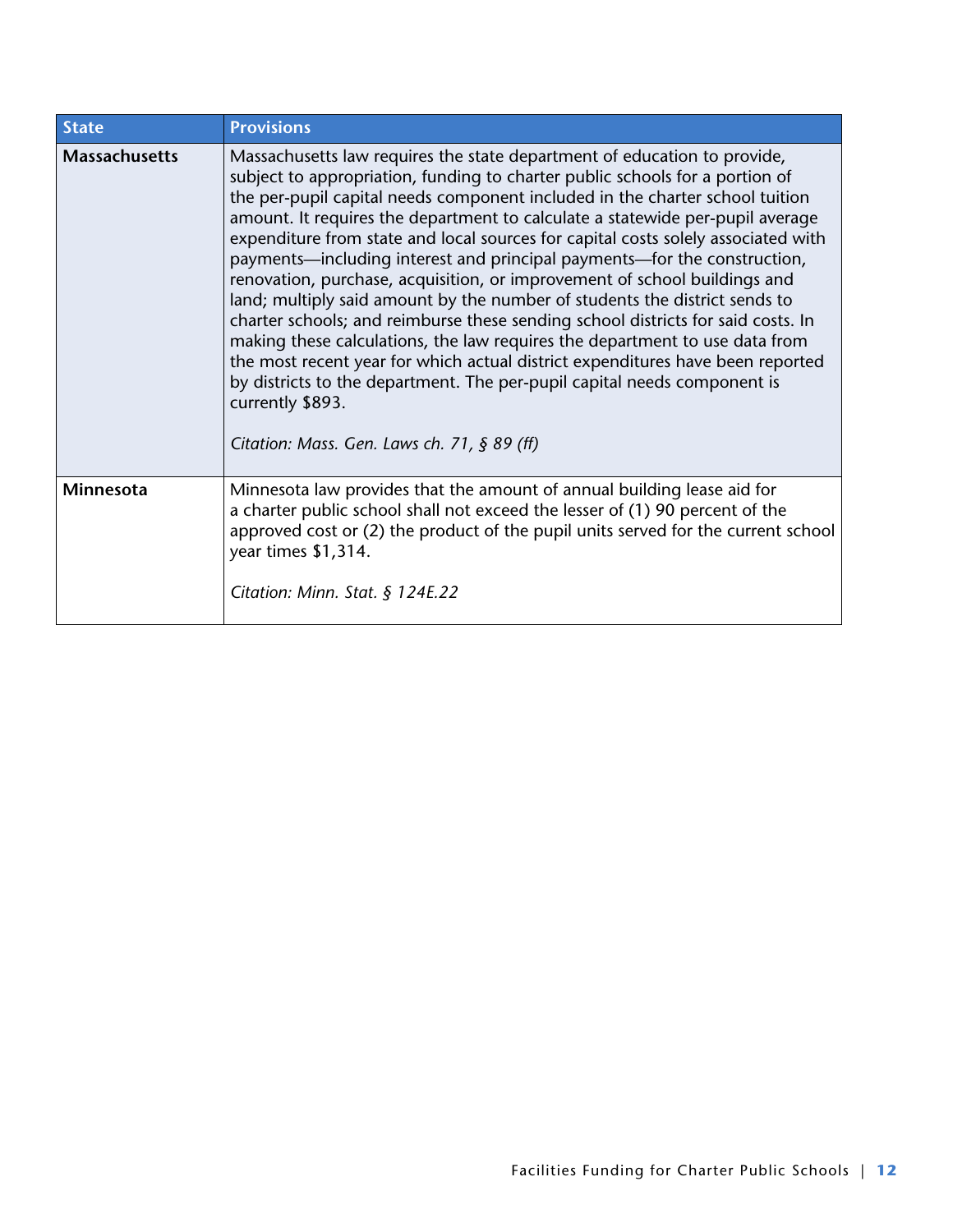| <b>State</b> | <b>Provisions</b>                                                                                                                                                                                                                                                                                                                                                                                                                                                                                                                                                                                                                                                                                                                                                                                                                                                                              |
|--------------|------------------------------------------------------------------------------------------------------------------------------------------------------------------------------------------------------------------------------------------------------------------------------------------------------------------------------------------------------------------------------------------------------------------------------------------------------------------------------------------------------------------------------------------------------------------------------------------------------------------------------------------------------------------------------------------------------------------------------------------------------------------------------------------------------------------------------------------------------------------------------------------------|
| Nevada       | Nevada law creates a revolving loan fund that allows the State Public Charter<br>School Authority to make loans at or below market rate to charter public<br>schools for the costs incurred in preparing a charter school to commence its<br>first year of operation, to improve a charter school that has been in operation,<br>and to fund recruitment of teachers and pupils to new charter school facilities<br>and enrollment of pupils in such facilities. The total amount of a loan that may<br>be made to a charter school must not exceed the lesser of either \$200,000 or<br>an amount equal to \$500 per pupil enrolled or to be enrolled at the charter<br>school. The state is currently providing \$750,000 to this program.                                                                                                                                                   |
|              | Citation: Nev. Rev. Stat. § 388A.432 to § 388A.438                                                                                                                                                                                                                                                                                                                                                                                                                                                                                                                                                                                                                                                                                                                                                                                                                                             |
|              | New Hampshire law provides that charter public schools are eligible to receive<br>two types of grants through the School Building Aid Grant Program. The first<br>type of grant allows charter conversion schools to receive funds to cover up<br>to 30 percent of the costs related to construction. The second type of grant<br>allows state-authorized charter schools to receive funds for up to 30 percent of<br>the annual cost of leasing space. The state has a moratorium on these grants<br>through June 30, 2017.                                                                                                                                                                                                                                                                                                                                                                   |
|              | Citation: N.H. Rev. Stat. Ann. § 198:15-b and § 198:15-hh                                                                                                                                                                                                                                                                                                                                                                                                                                                                                                                                                                                                                                                                                                                                                                                                                                      |
|              | New Hampshire law creates a grant program to be administered and<br>determined by the state board of education, which shall have the authority to<br>develop a grant application, written procedures, and criteria used to determine<br>eligibility for grants as well as procedures for the administration of grants by<br>recipients, including reporting requirements. The total grants provided under<br>this program shall not exceed the amount of money appropriated in the<br>budget, transferred, or provided by gift or grant to the state for this purpose.<br>Charter schools that are eligible for grants under this program shall match<br>funds provided by the state through private contributions in order to receive<br>funding that exceeds the state's average per-pupil cost for the grade level<br>weight of the pupil. The state is not currently funding this program. |
|              | Citation: N.H. Rev. Stat. § 194-B:11                                                                                                                                                                                                                                                                                                                                                                                                                                                                                                                                                                                                                                                                                                                                                                                                                                                           |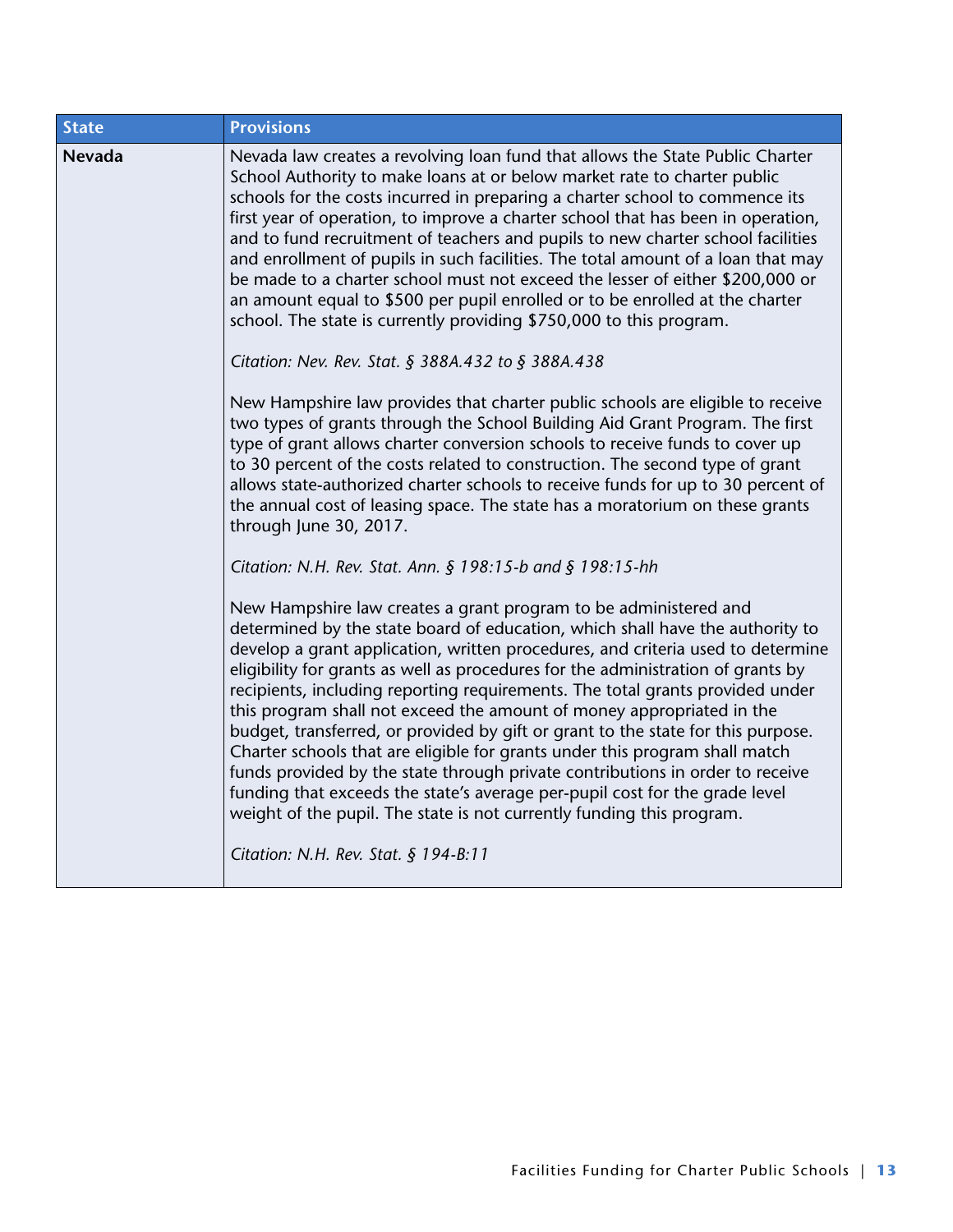| <b>State</b>         | <b>Provisions</b>                                                                                                                                                                                                                                                                                                                                                                                                                                                                                                                                                                                                                                                                                                                                                                                                                                                                                                                      |
|----------------------|----------------------------------------------------------------------------------------------------------------------------------------------------------------------------------------------------------------------------------------------------------------------------------------------------------------------------------------------------------------------------------------------------------------------------------------------------------------------------------------------------------------------------------------------------------------------------------------------------------------------------------------------------------------------------------------------------------------------------------------------------------------------------------------------------------------------------------------------------------------------------------------------------------------------------------------|
| <b>New Hampshire</b> | New Hampshire law provides that charter public schools are eligible to receive<br>two types of grants through the School Building Aid Grant Program. The first<br>type of grant allows charter conversion schools to receive funds to cover up<br>to 30 percent of the costs related to construction. The second type of grant<br>allows state-authorized charter schools to receive funds for up to 30 percent of<br>the annual cost of leasing space. The state has a moratorium on these grants<br>through June 30, 2017.<br>Citation: N.H. Rev. Stat. Ann. § 198:15-b and § 198:15-hh                                                                                                                                                                                                                                                                                                                                              |
|                      | New Hampshire law creates a grant program to be administered and<br>determined by the state board of education, which shall have the authority to<br>develop a grant application, written procedures, and criteria used to determine<br>eligibility for grants as well as procedures for the administration of grants by<br>recipients, including reporting requirements. The total grants provided under<br>this program shall not exceed the amount of money appropriated in the<br>budget, transferred, or provided by gift or grant to the state for this purpose.<br>Charter schools that are eligible for grants under this program shall match<br>funds provided by the state through private contributions in order to receive<br>funding that exceeds the state's average per-pupil cost for the grade level<br>weight of the pupil. The state is not currently funding this program.<br>Citation: N.H. Rev. Stat. § 194-B:11 |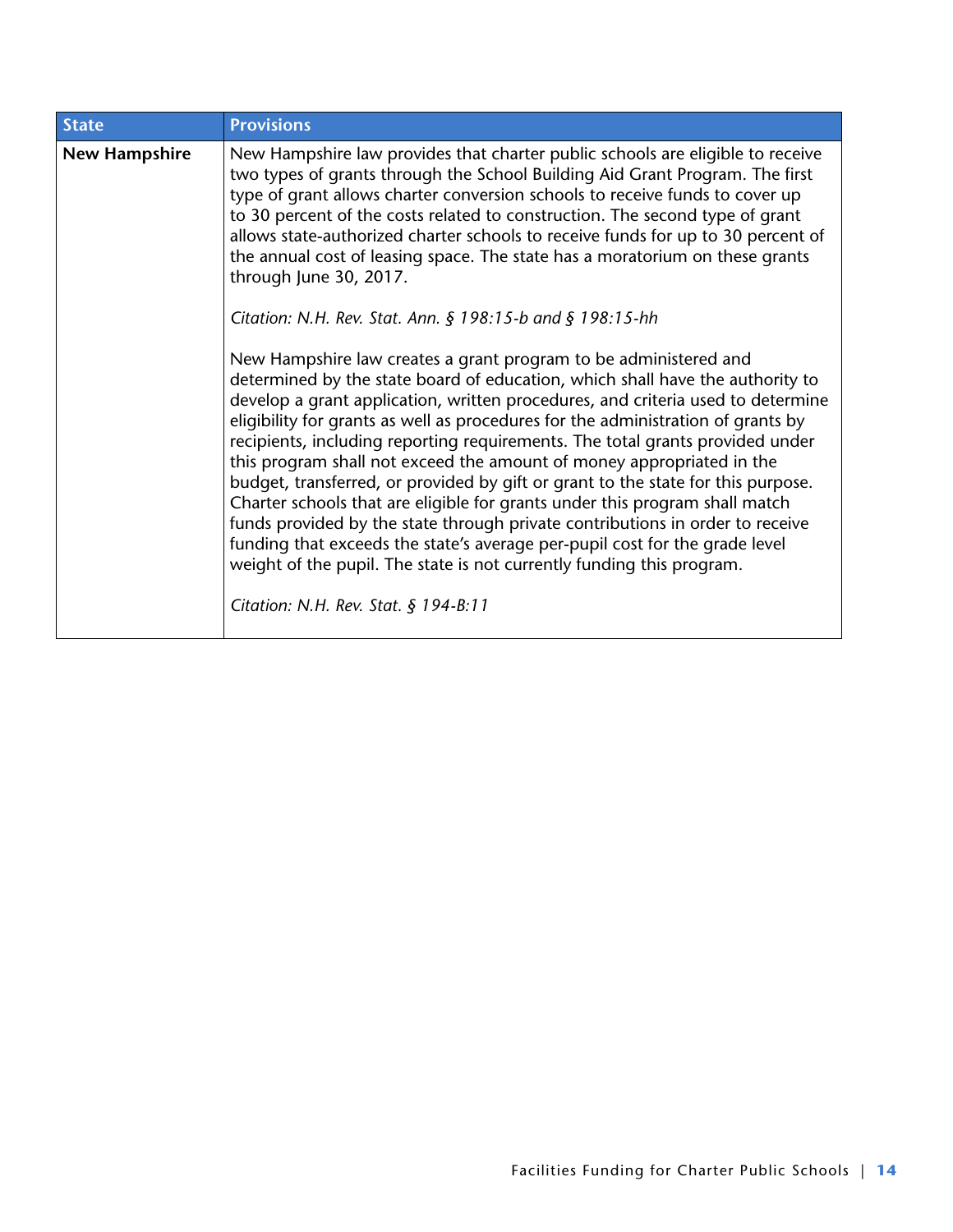| <b>State</b>      | <b>Provisions</b>                                                                                                                                                                                                                                                                                                                                                                                                                                                                                                                                                                                                                                                                                                                                                                                                                                                                                                                                       |
|-------------------|---------------------------------------------------------------------------------------------------------------------------------------------------------------------------------------------------------------------------------------------------------------------------------------------------------------------------------------------------------------------------------------------------------------------------------------------------------------------------------------------------------------------------------------------------------------------------------------------------------------------------------------------------------------------------------------------------------------------------------------------------------------------------------------------------------------------------------------------------------------------------------------------------------------------------------------------------------|
| <b>New Mexico</b> | New Mexico law provides lease payments for charter public schools at \$736<br>per student. The law pegs this amount to an inflation index to determine future<br>year allotments. If a school district fails to make an application on behalf of a<br>charter school, the charter school may submit its own application, and state-<br>chartered schools are required to submit their own applications.                                                                                                                                                                                                                                                                                                                                                                                                                                                                                                                                                 |
|                   | Citation: N.M. Stat. § 22-24-4                                                                                                                                                                                                                                                                                                                                                                                                                                                                                                                                                                                                                                                                                                                                                                                                                                                                                                                          |
|                   | According to the law, a local tax levy resolution submitted to qualified<br>electors shall include capital improvements funding for a locally chartered or<br>state-chartered school located within the school district if the charter school<br>provides, in a timely fashion, the necessary information to the school district<br>for inclusion in the resolution that identifies the capital improvements of the<br>charter school for which the revenue will be used. The amount of tax revenue<br>to be distributed to each charter school that was included in the resolution shall<br>be determined each year and shall be in the same proportion as the average<br>full-time-equivalent enrollment of the charter school on the 40th day of the<br>prior school year is to the total such enrollment in the school district, provided<br>that no distribution shall be made to an approved charter school that has not<br>commenced operations. |
|                   | Citation: N.M. Stat. § 22-25-3 and § 22-25-7                                                                                                                                                                                                                                                                                                                                                                                                                                                                                                                                                                                                                                                                                                                                                                                                                                                                                                            |
|                   | New Mexico law creates the charter schools stimulus fund to financially support<br>charter schools, whether startup or conversion, for initial startup costs and<br>initial costs associated with renovating or remodeling existing buildings and<br>structures. The state is not providing money to this fund.                                                                                                                                                                                                                                                                                                                                                                                                                                                                                                                                                                                                                                         |
|                   | Citation: N.M. Stat. $\S$ 22-8B-14                                                                                                                                                                                                                                                                                                                                                                                                                                                                                                                                                                                                                                                                                                                                                                                                                                                                                                                      |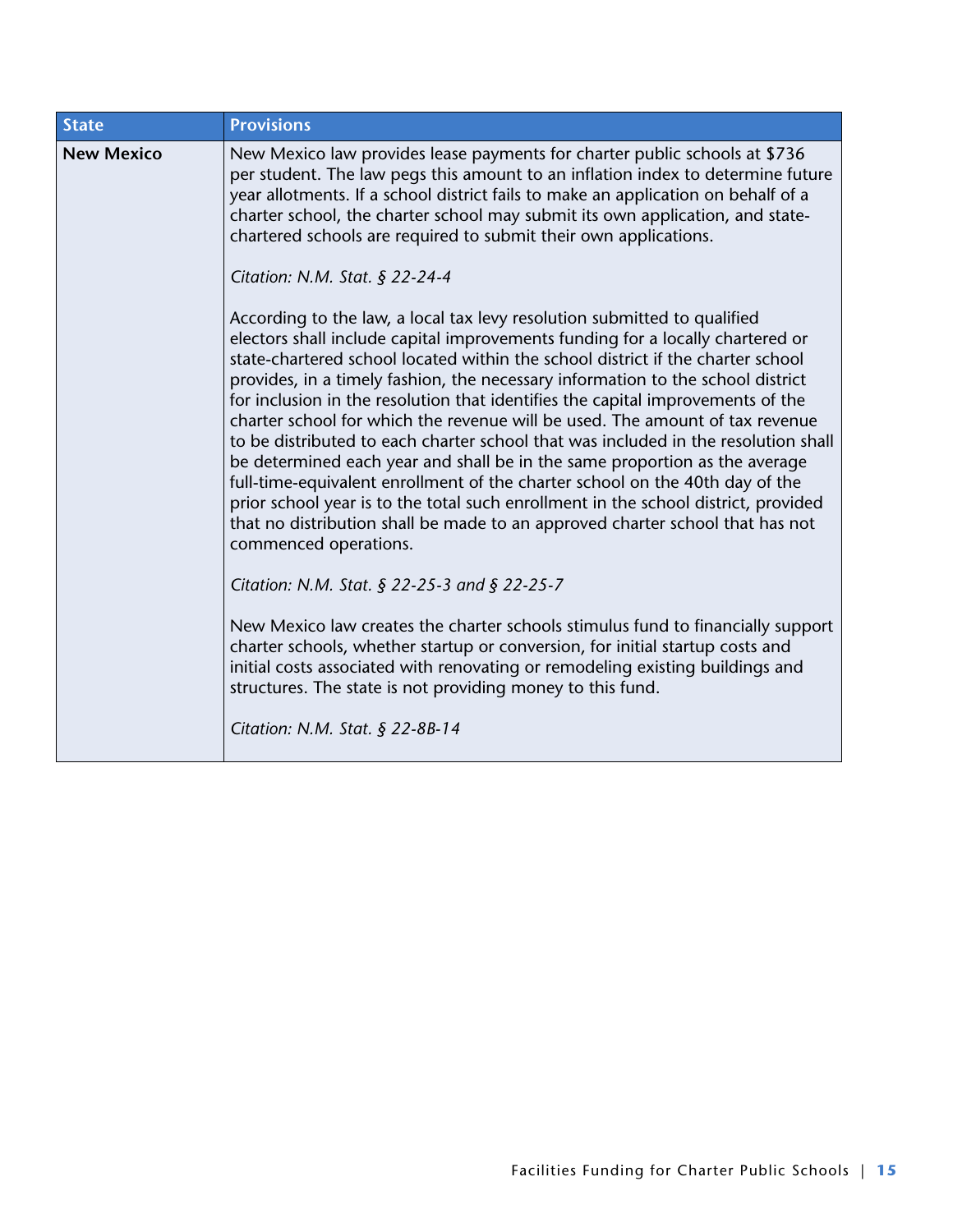| <b>State</b>    | <b>Provisions</b>                                                                                                                                                                                                                                                                                                                                                                                                                                                              |
|-----------------|--------------------------------------------------------------------------------------------------------------------------------------------------------------------------------------------------------------------------------------------------------------------------------------------------------------------------------------------------------------------------------------------------------------------------------------------------------------------------------|
| <b>New York</b> | New York law provides a charter public schools stimulus fund, which provides<br>discretionary financial support to charter schools for startup costs and for costs<br>associated with the acquisition, renovation, and construction of school facilities.<br>Currently, the state has appropriated up to approximately \$4.8 million to this<br>fund.                                                                                                                          |
|                 | Citation: N.Y. Fin. Law § 97-sss                                                                                                                                                                                                                                                                                                                                                                                                                                               |
|                 | New York law requires that the New York City School District provide to charter<br>schools that first commence instruction or that require additional space due<br>to an expansion of grade level approved by their authorizer for the 2014-15<br>school year or thereafter and request co-location in a public school building<br>one of two options:                                                                                                                         |
|                 | Offer, at no cost to the charter school, a co-location site in a public school<br>building; or                                                                                                                                                                                                                                                                                                                                                                                 |
|                 | Offer the charter school space in a privately owned or other publicly owned<br>facility at the expense of the school district and at no cost to the charter<br>school. The space must be reasonable, appropriate, and comparable and<br>in the community school district to be served by the charter school and<br>otherwise in reasonable proximity.                                                                                                                          |
|                 | The law gives the charter school the option of appealing the school district's<br>offer or failure to offer a co-location site through binding arbitration or via an<br>expedited appeal to the state commissioner of education. If the appeal results<br>in a determination in favor of the school district, the school district's offer<br>shall be final, and the charter school may either accept such offer or locate in<br>another site at the charter school's expense. |
|                 | For a new charter school whose charter is granted or for an existing charter<br>school whose expansion of grade level is approved by its authorizer, if the<br>appeal results in a determination in favor of the charter school, the school<br>district shall pay the charter school an amount attributable to the grade-level<br>expansion or the formation of the new charter school that is equal to the lesser<br>οf                                                       |
|                 | The actual rental cost of an alternative privately owned site selected by the<br>ш<br>charter school; or                                                                                                                                                                                                                                                                                                                                                                       |
|                 | Twenty percent of the product of the charter school's basic tuition for the<br>ш<br>current school year and, for a new charter school that first commences<br>instruction on or after July 1, 2014, the charter school's current year<br>enrollment.                                                                                                                                                                                                                           |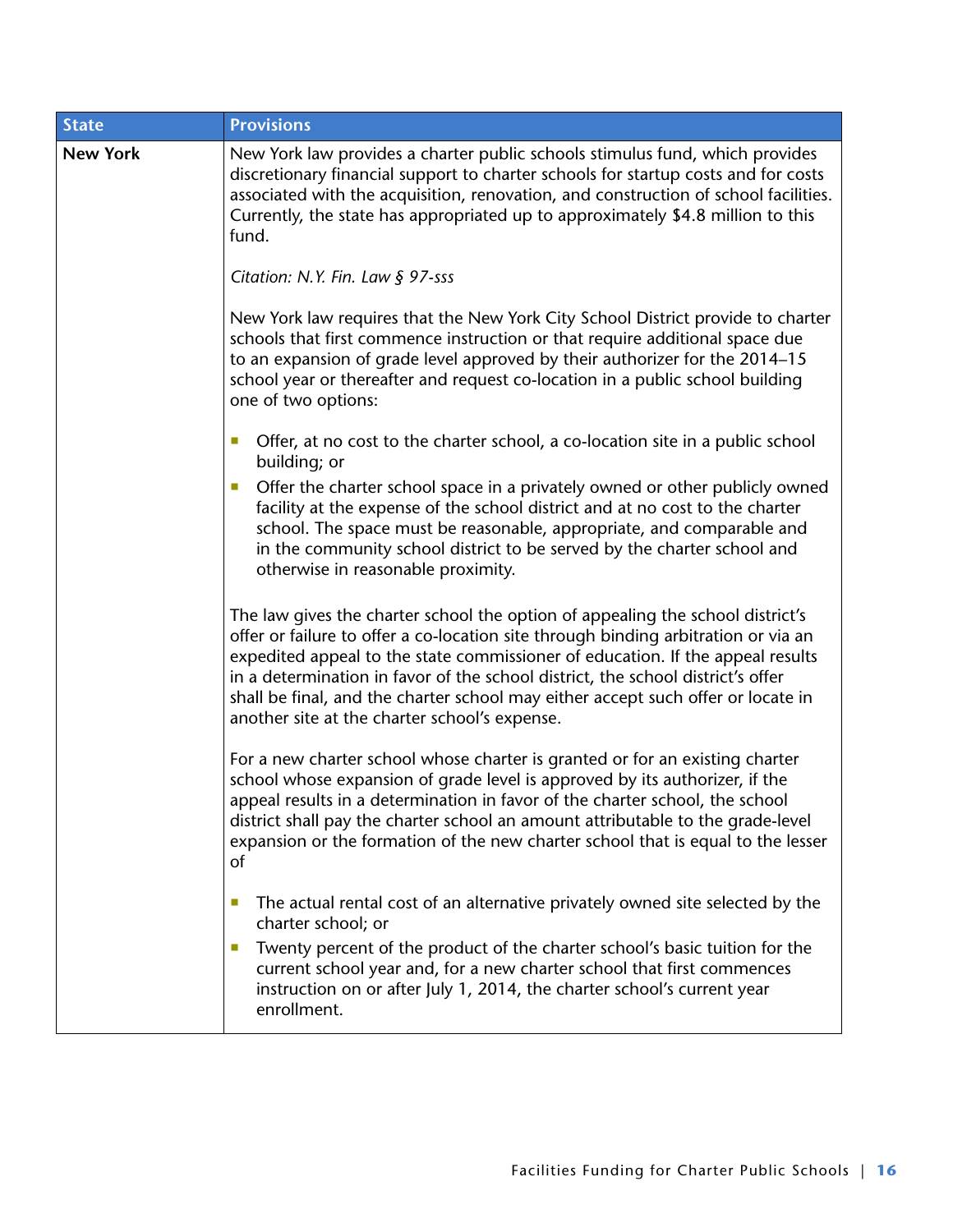| <b>State</b>     | <b>Provisions</b>                                                                                                                                                                                                                                                                                                                                                                                                                                                                                                                                                                                                                                                                                                                                                                                                                                   |
|------------------|-----------------------------------------------------------------------------------------------------------------------------------------------------------------------------------------------------------------------------------------------------------------------------------------------------------------------------------------------------------------------------------------------------------------------------------------------------------------------------------------------------------------------------------------------------------------------------------------------------------------------------------------------------------------------------------------------------------------------------------------------------------------------------------------------------------------------------------------------------|
| New York (cont.) | For a new charter school whose charter is granted or for an existing charter<br>school whose expansion of grade level is approved by its authorizer, if the<br>appeal results in a determination in favor of the charter school, the school<br>district shall pay the charter school an amount attributable to the grade-level<br>expansion or the formation of the new charter school that is equal to the<br>maximum cost allowance established by the state commissioner of education<br>for leases eligible pursuant to state law.<br>Citation: N.Y. Educ. Law § 56-2853                                                                                                                                                                                                                                                                        |
| Ohio             | Ohio law provides brick-and-mortar charter schools with \$150 per pupil for<br>facilities funding in fiscal year 2016 and \$200 per pupil in fiscal year 2017.                                                                                                                                                                                                                                                                                                                                                                                                                                                                                                                                                                                                                                                                                      |
|                  | Citation: 2015 Legislative Session, House Bill 64                                                                                                                                                                                                                                                                                                                                                                                                                                                                                                                                                                                                                                                                                                                                                                                                   |
|                  | Ohio law creates a \$25 million Community School Classroom Facilities grant<br>program for high-performing charter public schools. Definitions for a "high-<br>performing charter school" include schools that have received a grade of A, B,<br>or C on the state performance index score or have increased their performance<br>index score in each of the previous three years of operation and have received<br>a grade of A or B for the value-added progress on their most recent state<br>report card. Funds may be used to purchase or support classroom facilities<br>construction or modifications that increase the supply of seats in effective<br>schools; service specific unmet student needs through community school<br>education; and demonstrate innovation in design and potential as a successful,<br>replicable school model. |
|                  | Citation: 2015 Legislative Session, House Bill 64                                                                                                                                                                                                                                                                                                                                                                                                                                                                                                                                                                                                                                                                                                                                                                                                   |
|                  | Ohio law allows school districts to levy taxes for charter schools that are<br>sponsored by "exemplary" authorizers.                                                                                                                                                                                                                                                                                                                                                                                                                                                                                                                                                                                                                                                                                                                                |
|                  | Citation: 2015 Legislative Session, House Bill 64                                                                                                                                                                                                                                                                                                                                                                                                                                                                                                                                                                                                                                                                                                                                                                                                   |
|                  | Ohio law contains a revolving loan fund that allows charter schools to apply<br>to use funds for any services described in their charters. The law provides that<br>the maximum cumulative loan amount is \$250,000 and that it must be repaid<br>within five years. The state is not currently funding this program.                                                                                                                                                                                                                                                                                                                                                                                                                                                                                                                               |
|                  | Citation: Ohio Rev. Code Ann. § 3314.30                                                                                                                                                                                                                                                                                                                                                                                                                                                                                                                                                                                                                                                                                                                                                                                                             |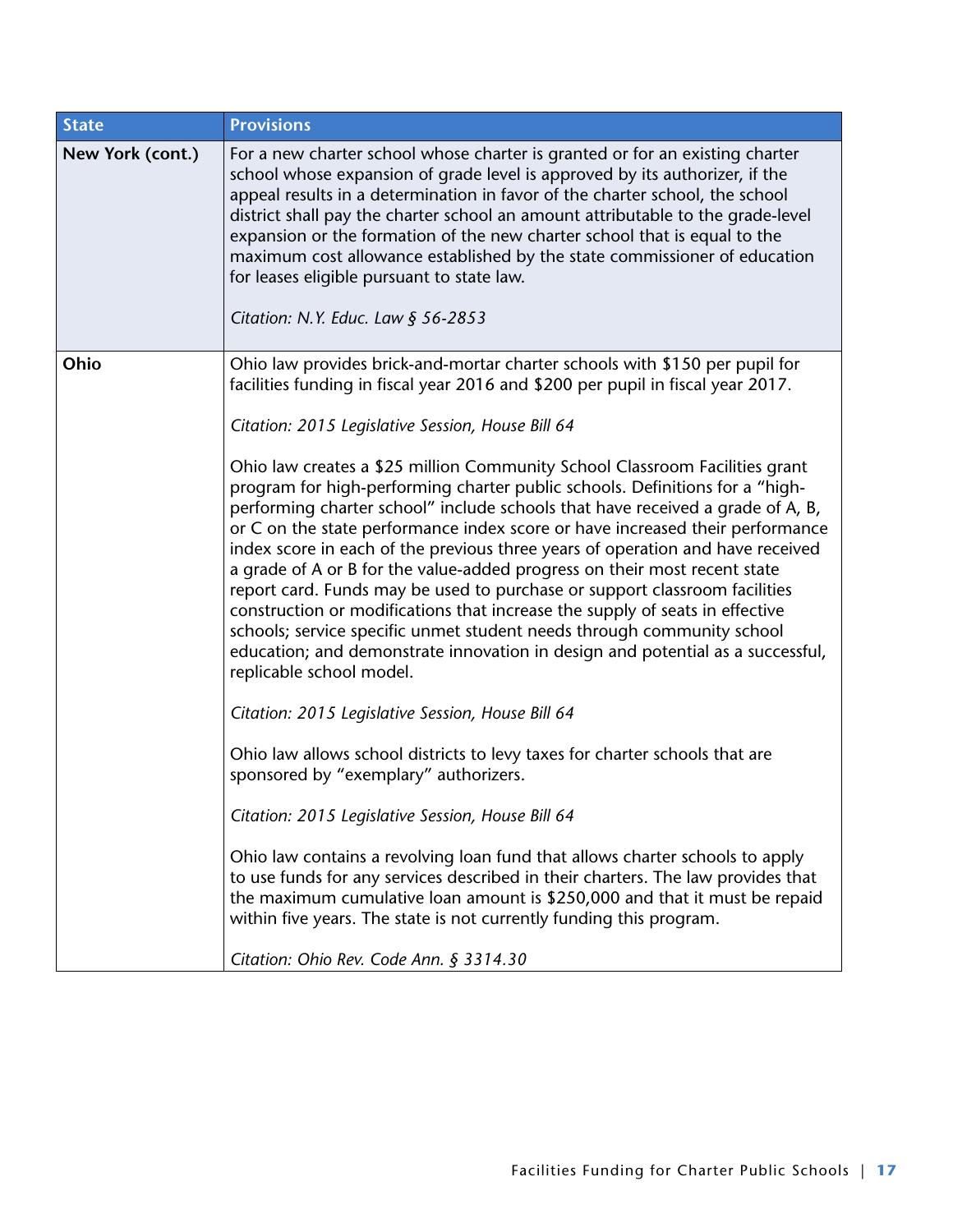| <b>State</b> | <b>Provisions</b>                                                                                                                                                                                                                                                                                                                                                                                                                                                                                                                                                                                                                                                                                                                                                                                                                                                                                                                                                                                                                                                                                                                                                                                                                                                                                                                                                                                                                                   |
|--------------|-----------------------------------------------------------------------------------------------------------------------------------------------------------------------------------------------------------------------------------------------------------------------------------------------------------------------------------------------------------------------------------------------------------------------------------------------------------------------------------------------------------------------------------------------------------------------------------------------------------------------------------------------------------------------------------------------------------------------------------------------------------------------------------------------------------------------------------------------------------------------------------------------------------------------------------------------------------------------------------------------------------------------------------------------------------------------------------------------------------------------------------------------------------------------------------------------------------------------------------------------------------------------------------------------------------------------------------------------------------------------------------------------------------------------------------------------------|
| Oklahoma     | Oklahoma law provides for the Charter School Incentive Fund, which provides<br>a one-time grant of up to \$50,000 per school to cover costs associated with<br>renovating or remodeling existing buildings and structures. The fund was<br>established as a continuing fund that is not subject to fiscal year limitations<br>and consists of all monies appropriated by the legislature and gifts, grants, and<br>donations from any public or private source. The state is not currently funding<br>this program.                                                                                                                                                                                                                                                                                                                                                                                                                                                                                                                                                                                                                                                                                                                                                                                                                                                                                                                                 |
|              | Citation: Okla. Stat. tit. 70, § 3-144<br>Oklahoma law provides that charter public schools have access to the State<br>Public Common School Building Equalization Fund. It provides that charter<br>schools must use these funds to acquire buildings, that grants can be awarded<br>only to charter schools that have secured matching funds for acquiring<br>buildings in an amount of not less than 10 percent of the total grant amount,<br>and that the amount of each grant cannot exceed \$4,000,000. From the<br>total amount available to provide grants to public schools, the law requires<br>that charter schools be allocated the greater of either 10 percent of the total<br>amount or the percentage of students enrolled in charter schools that are not<br>sponsored by the statewide virtual charter school board as compared with<br>the student enrollment in school districts that have a total assessed property<br>valuation per average daily membership that is equal to or less than 25 percent<br>of the state total assessed property valuation per average daily membership. It<br>also provides that the state board of education shall make available to eligible<br>charter schools any unused grant funds that remain after the initial allocation to<br>all eligible public school districts and charter schools. The state is not currently<br>funding this program.<br>Citation: Okla. Stat. tit. 70, § 3-104 |
| Oregon       | Oregon law gives the state department of education the authority to award<br>grants and loans to charter public schools that have a charter approved by a<br>sponsor or to applicants that wish to establish or expand a charter school. The<br>purpose of the grants and loans is to promote development of high-quality<br>charter schools. Pursuant to rules adopted by the state board of education,<br>the state department of education shall award grants and loans on the basis of<br>need. Priority for awarding grants and loans shall be to those charter schools<br>serving at-risk youth. The state is not currently funding this program.<br>Citation: Or. Rev. Stat. § 338.185                                                                                                                                                                                                                                                                                                                                                                                                                                                                                                                                                                                                                                                                                                                                                       |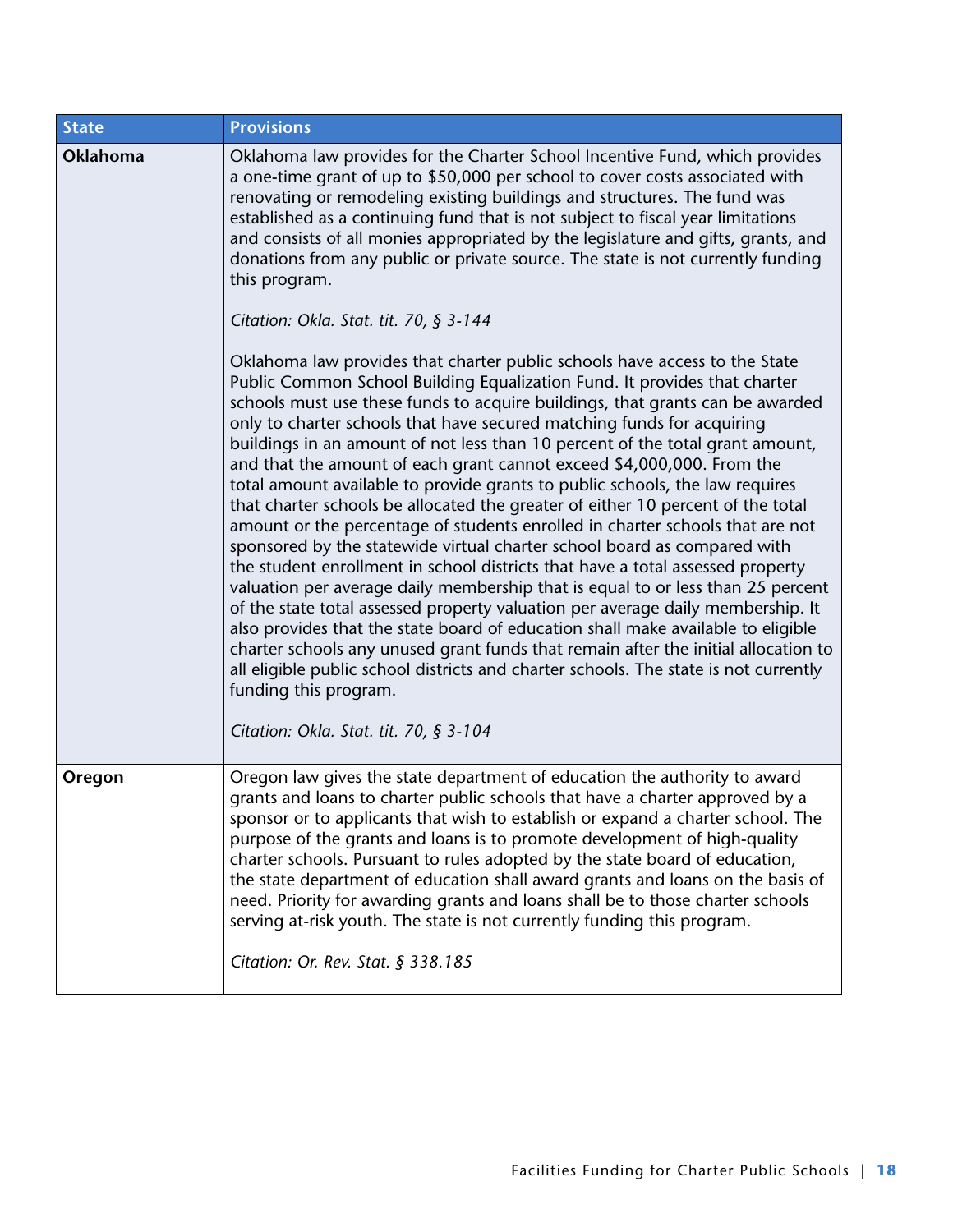| <b>State</b>          | <b>Provisions</b>                                                                                                                                                                                                                                                                                                                                                                                                                                                                                                                                                                                                                                                                                                                                                                                                                                                                                                                                                                                                                                                                                                                                                                                                                                                             |
|-----------------------|-------------------------------------------------------------------------------------------------------------------------------------------------------------------------------------------------------------------------------------------------------------------------------------------------------------------------------------------------------------------------------------------------------------------------------------------------------------------------------------------------------------------------------------------------------------------------------------------------------------------------------------------------------------------------------------------------------------------------------------------------------------------------------------------------------------------------------------------------------------------------------------------------------------------------------------------------------------------------------------------------------------------------------------------------------------------------------------------------------------------------------------------------------------------------------------------------------------------------------------------------------------------------------|
| Pennsylvania          | Pennsylvania law provides that the state department of education must<br>calculate an approved reimbursable rental charge for leases of buildings or<br>portions of buildings that have been approved for charter public school use<br>by the state secretary of education on or after July 1, 2001. It provides that<br>this charge is the lesser of either the annual rent payable under the provision<br>of the approved lease agreement or the product of the enrollment multiplied<br>by \$160 for elementary schools, \$220 for secondary schools, or \$270 for area<br>vocational-technical schools.<br>Citation: 24 Pa. Stat. Ann. § 25-2574.3<br>Pennsylvania law allows the state secretary of education to allocate grants for<br>planning and startup funding to eligible applicants. The amount of a planning<br>grant may vary depending on the size and scope of the planning needed by<br>the applicant. A grant for startup funding may vary depending on the size and<br>special characteristics of the charter school. A startup grant may be used to<br>meet the expenses of the charter school. The state is not currently providing<br>funding to this program.<br>Citation: 24 Pa. Stat. Ann. § 17-1731-A                                              |
| <b>Rhode Island</b>   | Rhode Island law provides that, in the event that federal startup funds either<br>are unavailable or are fully expended, there shall be established a system of<br>interest-free loans for startup costs for charter public schools to be provided<br>from an appropriation of state funds designated by the legislature for this<br>purpose. The loans shall not exceed \$150,000 for a single charter school, and<br>this loan of state funds shall be repaid in equal monthly installments over no<br>more than five years. The state funds shall be distributed to charter schools by<br>the state department of elementary and secondary education through a process<br>that requires each charter school seeking the funds to submit a loan application<br>to the department of elementary and secondary education. The state is not<br>currently funding this program.<br>Citation: R.I. Gen. Laws § 16-77.1-4<br>Rhode Island law provides that a school district may access aid for<br>reimbursement of school housing costs for school district-sponsored charter<br>schools and that charter schools not sponsored by a school district may apply<br>for 30 percent reimbursement of school housing costs on a need basis.<br>Citation: R.I. Gen. Laws § 16-77.1-5 |
| <b>South Carolina</b> | South Carolina law creates the Charter School Facility Revolving Loan Program.<br>The state has provided \$1.2 million to this program.                                                                                                                                                                                                                                                                                                                                                                                                                                                                                                                                                                                                                                                                                                                                                                                                                                                                                                                                                                                                                                                                                                                                       |
|                       | Citation: S.C. Code Ann. § 59-40-175                                                                                                                                                                                                                                                                                                                                                                                                                                                                                                                                                                                                                                                                                                                                                                                                                                                                                                                                                                                                                                                                                                                                                                                                                                          |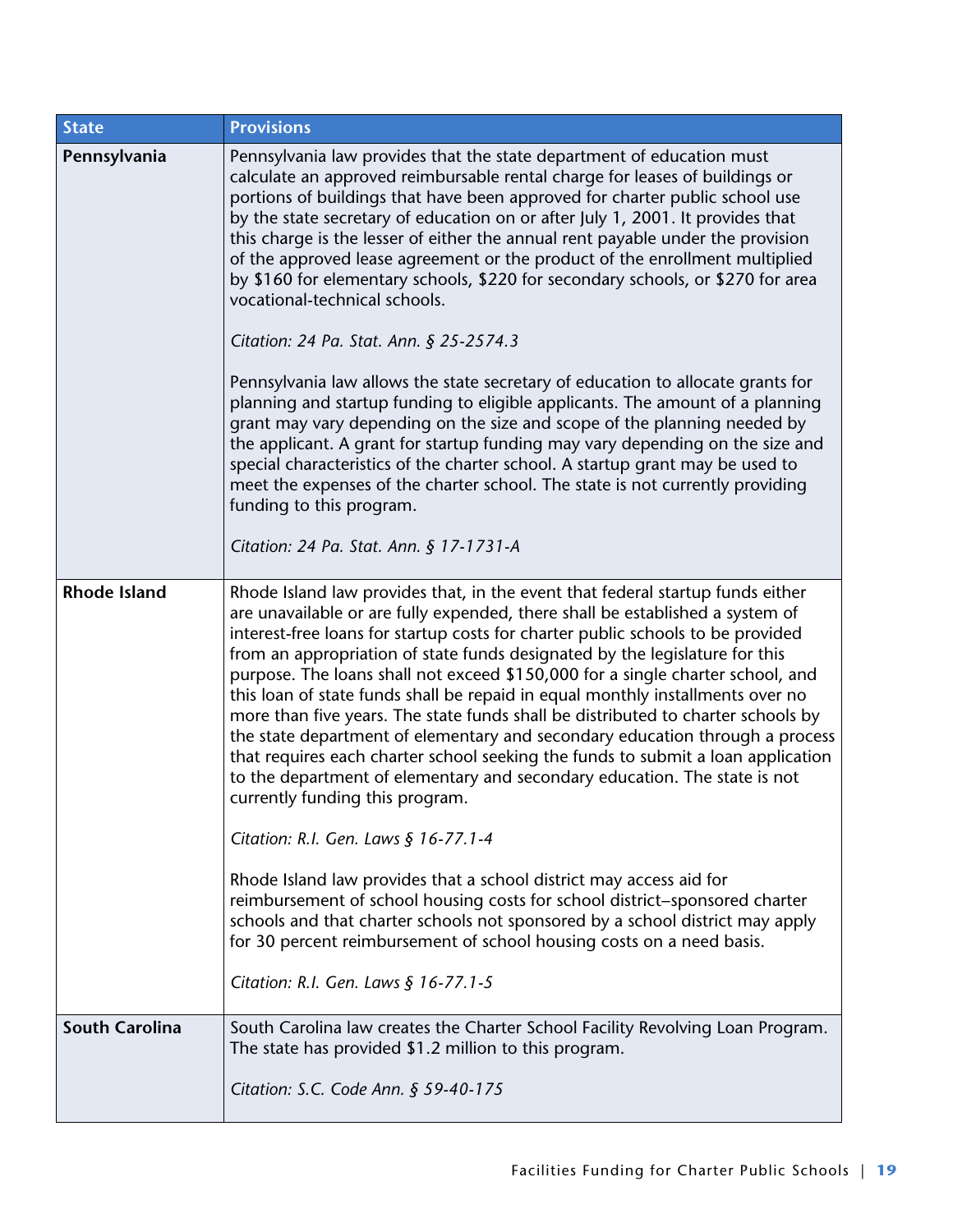| <b>State</b>     | <b>Provisions</b>                                                                                                                                                                                                                                                                                                                                                                                                                                                                                                                                                                                                                                                                                                                                                                                                                                                                                                                                                                                                                                                                                                                                                                                                                                                                                                                                                                                                                                                                                                                                                                                                                                                                                                                                                                                                                                                                                                                                                                         |
|------------------|-------------------------------------------------------------------------------------------------------------------------------------------------------------------------------------------------------------------------------------------------------------------------------------------------------------------------------------------------------------------------------------------------------------------------------------------------------------------------------------------------------------------------------------------------------------------------------------------------------------------------------------------------------------------------------------------------------------------------------------------------------------------------------------------------------------------------------------------------------------------------------------------------------------------------------------------------------------------------------------------------------------------------------------------------------------------------------------------------------------------------------------------------------------------------------------------------------------------------------------------------------------------------------------------------------------------------------------------------------------------------------------------------------------------------------------------------------------------------------------------------------------------------------------------------------------------------------------------------------------------------------------------------------------------------------------------------------------------------------------------------------------------------------------------------------------------------------------------------------------------------------------------------------------------------------------------------------------------------------------------|
| <b>Tennessee</b> | Tennessee law requires the state department of education to calculate the<br>amount of state funding required under the basic education program (BEP) for<br>capital outlay as a nonclassroom component to be received in a fiscal year by<br>a district in which one or more charter public schools operate, to reserve from<br>the sum for such a district the funds that constitute the amount due to charter<br>schools operating in the district and not distribute such reserved amount to<br>the district, and to distribute from the reserved amount directly to each charter<br>school its total per-pupil share as determined by its average daily membership<br>(ADM). The law provides that the per-pupil share of each charter school must<br>be based on prior year ADM, except that the per-pupil share of any charter<br>school upon opening is based on the anticipated enrollment in the charter<br>agreement (the district adjusts payments if necessary throughout the first year<br>of a charter school to accurately reflect the first year's enrollment).<br>The law further provides that a district must include in the local share of<br>funds paid to a charter school the required district match for the state funds<br>generated under the BEP for capital outlay as a nonclassroom component that<br>are paid directly to a charter school as per-pupil facilities aid.<br>The law requires the state department of education to determine the amount of<br>the state BEP nonclassroom component for capital outlay to be distributed to a<br>charter school authorized by the state board. The district in which the charter<br>school is located shall pay to the department 100 percent of the required<br>local match under the BEP for capital outlay as a nonclassroom component for<br>distribution to the charter school.<br>Currently, the allotment is between approximately \$140 and \$350 per pupil.<br>Citation: Tenn. Code Ann. § 49-13-112 |
| Utah             | As part of the local revenue replacement program, Utah law provides an<br>additional annual per-pupil appropriation for charter public schools to replace<br>some of the local property tax revenue that traditionally covers maintenance<br>and operation, capital projects, and debt service. The law requires that a<br>minimum of 10 percent of these monies must be expended for facilities at<br>brick-and-mortar schools. This facilities dedication is currently \$170 per pupil.<br>Citation: Utah Code Ann. § 53A-1a-513<br>Utah law provides a charter school revolving loan fund that provides loans<br>to charter schools for the costs of constructing, renovating, and purchasing<br>charter school facilities. There is approximately \$6 million in this fund.<br>Citation: Utah Code Ann. § 53A-1a-522                                                                                                                                                                                                                                                                                                                                                                                                                                                                                                                                                                                                                                                                                                                                                                                                                                                                                                                                                                                                                                                                                                                                                                  |